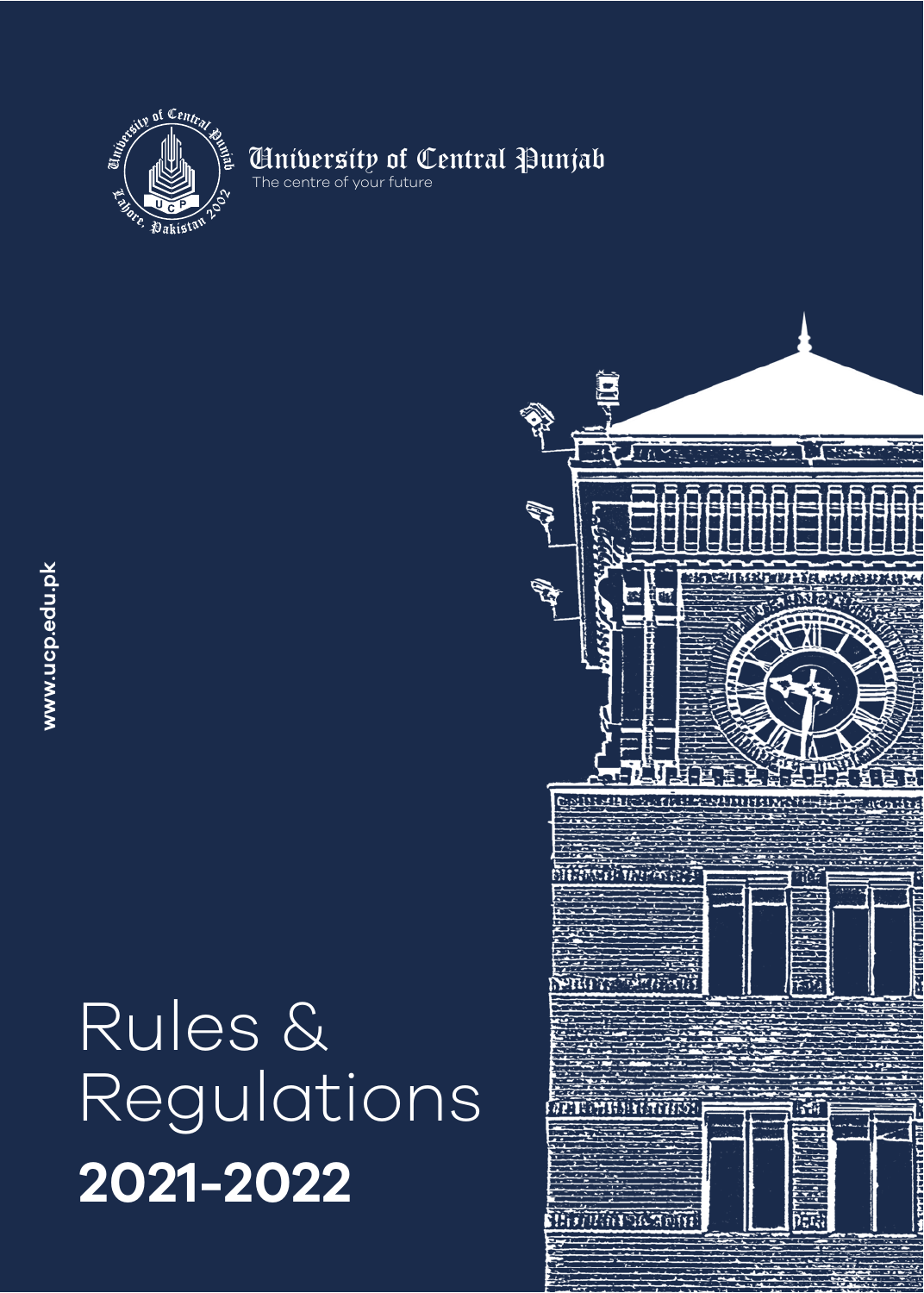Version 1.5

## Regulations 2020-2022

University of Central Punjab LAHORE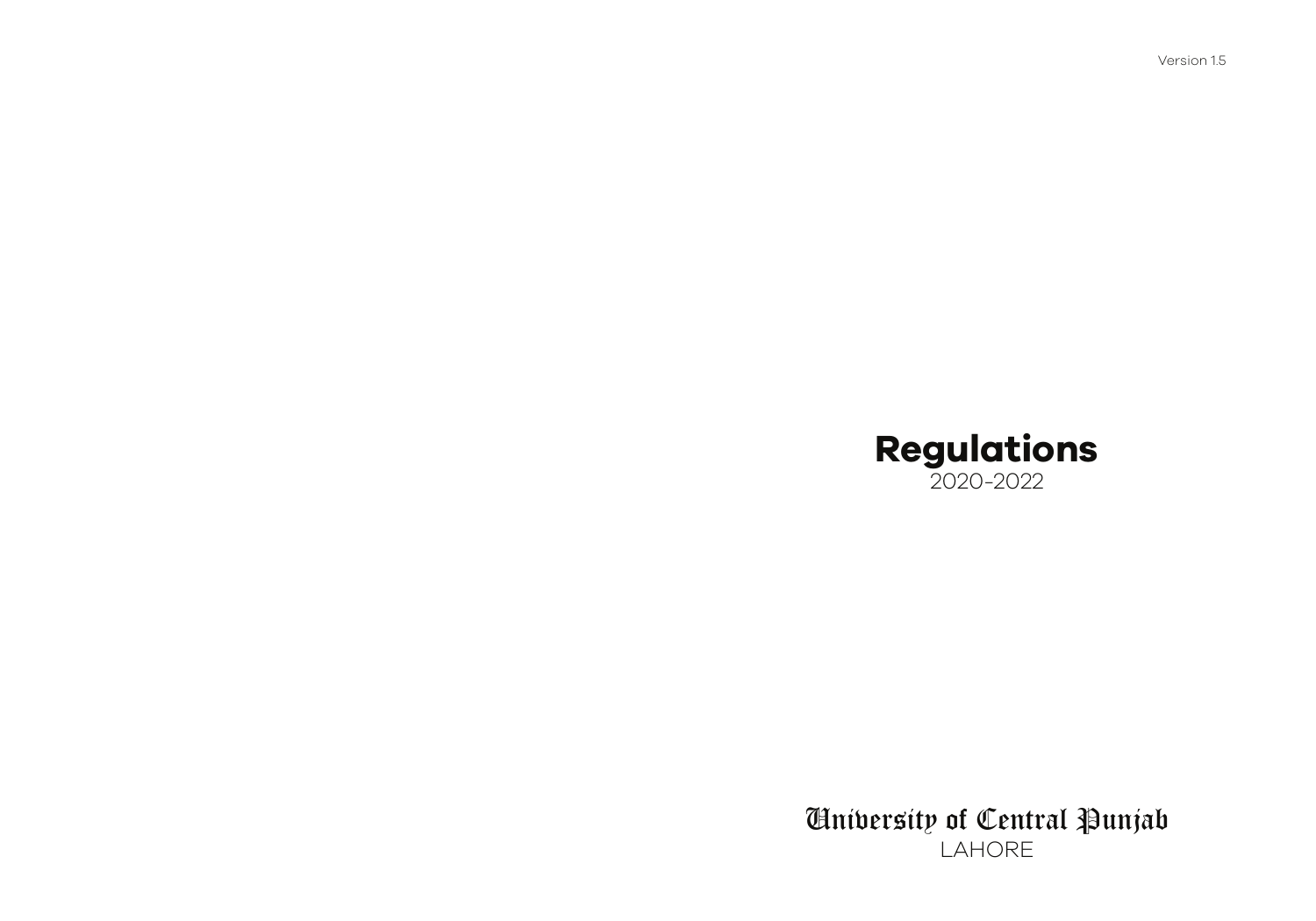# Table of Contents

| Undergraduate Regulations | 06 |
|---------------------------|----|
| MS/MPhil Regulations      | 18 |
| <b>PhD Regulations</b>    | 26 |
| Dress Code                | 37 |
| <b>Student Discipline</b> |    |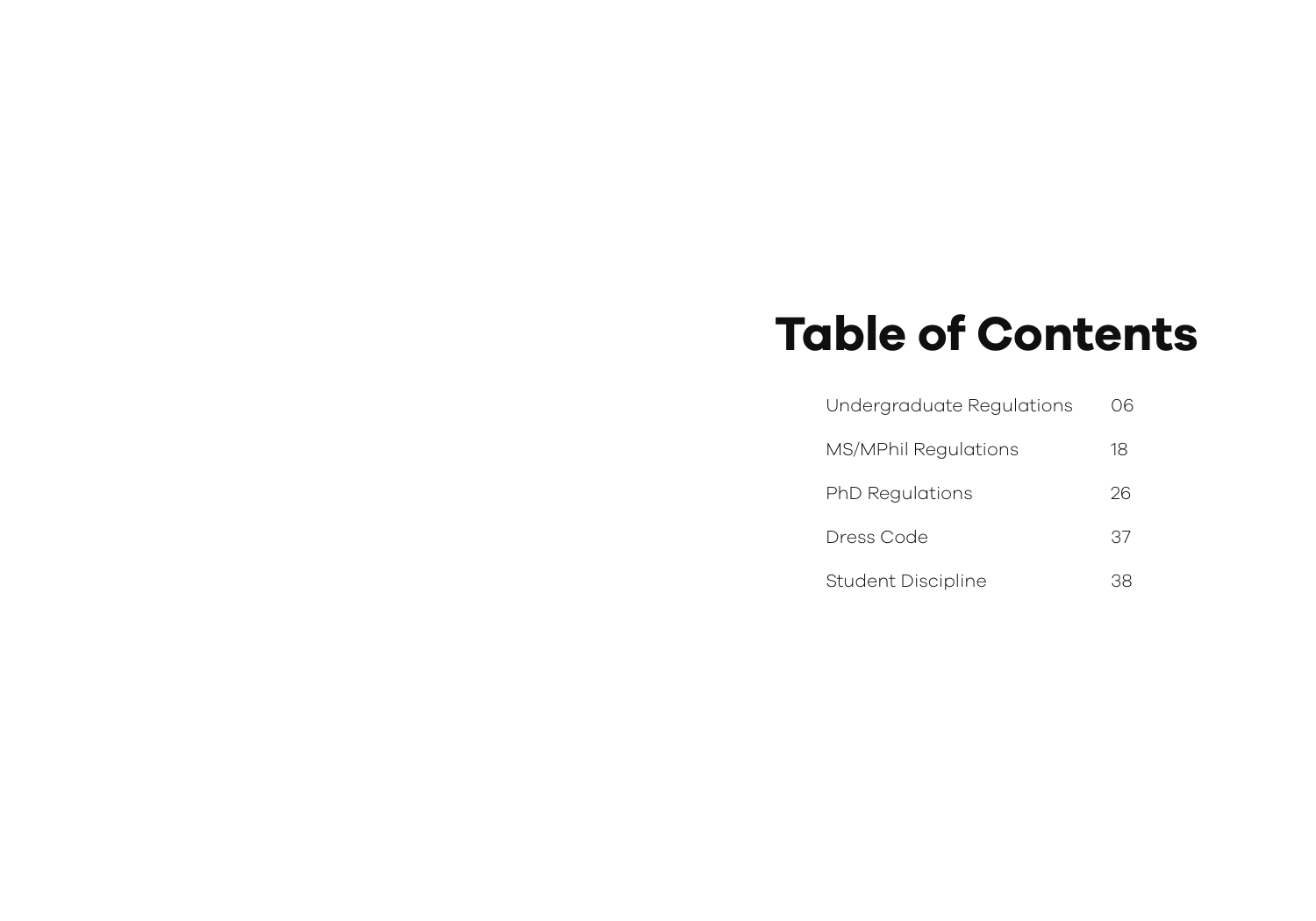## CHAPTER 1

### Undergraduate Regulations

#### 1- Short Title and Commencement:

- 1. These regulations may be called the University of Central Punjab Undergraduate Programs Regulations, 2021.
- 2. These regulations shall come into force at once.

2- **Definitions** In these regulations, unless there is anything repugnant in the subject or context -

- a) "Active Registration" means a student is registered in a semester.
- b) "Consecutive Semesters" means two successive semesters i.e., spring and fall.
- c) "Controller of Examinations" means Controller of Examinations of the University.
- d) "Credit Hour" means one hour of classroom teaching or three hours of lab teaching in one week.
- e) "Cumulative Grade Point Average (CGPA)" means earned grade points multiplied by credit hours of that course, the sum of the product is then divided by the total number of credit hours attempted in the program.
- f) "Degree Program" means in which the student is enrolled.
- g) "Department" means the department of the University in which the student is admitted.
- h) "Fall semester" means last semester of the calendar year.
- i) "Faculty" means a teaching entity of the University comprising of two or more departments.
- j) "Grade Point Average (GPA)" means earned grade points multiplied by credit hours of that course, the sum of the product is then divided by the total number of credit hours attempted in a semester.
- k) "Higher Education Commission (HEC)" means the Higher Education Commission of Pakistan established under High Education Commission Ordinance 2002.
- l) "Student" means student of University of Central Punjab registered for an undergraduate program.
- m) "Semester" means a period of 16 weeks of academic activities.
- n) "Similarity index" means a report generated by a plagiarism checking software for a particular piece of writing.
- o) "Spring Semester" means first semester of the calendar year.
- p) "Summer semester" means a semester falling between spring and fall semesters having 8 weeks duration.
- q) "Registrar" means Registrar of the University.
- r) "Registration department" means registration department of the University.
- s) "Regular semester" means spring or fall semester. t)"University" means the University of Central Punjab.

#### 3- Admission

- 1. The University shall invite applications for admissions in various undergraduate academic programs through publication of advertisement.
- 2. The eligibility criteria for admission in an undergraduate program shall be as follows:
	- i) successful completion of at least 12 years of education with relevant subjects as prescribed by the University for an academic program at the time of admission; and
	- ii) qualified the admission test of the undergraduate program, but the applicants who have taken HEC approved test may be exempted from the admission test;
- 3. In case of foreign qualification an applicant shall be required to provide Inter Board Committee of Chairmen (IBCC) certification.
- 4. The admission requirements and roadmap of each undergraduate degree program shall be made available on the University website or in the prospectus published by the University from time to time.
- 5. An applicant awaiting result may apply for admission but if he/she failed to provide the result before compilation of merit list then his/her last available result would be used for merit list positioning.
- 6. If a candidate awaiting result fails to provide the result within the time prescribed by the University authorities, or fails to attain the required percentage announced by the University at the time of admission, his/her admission shall stand cancelled.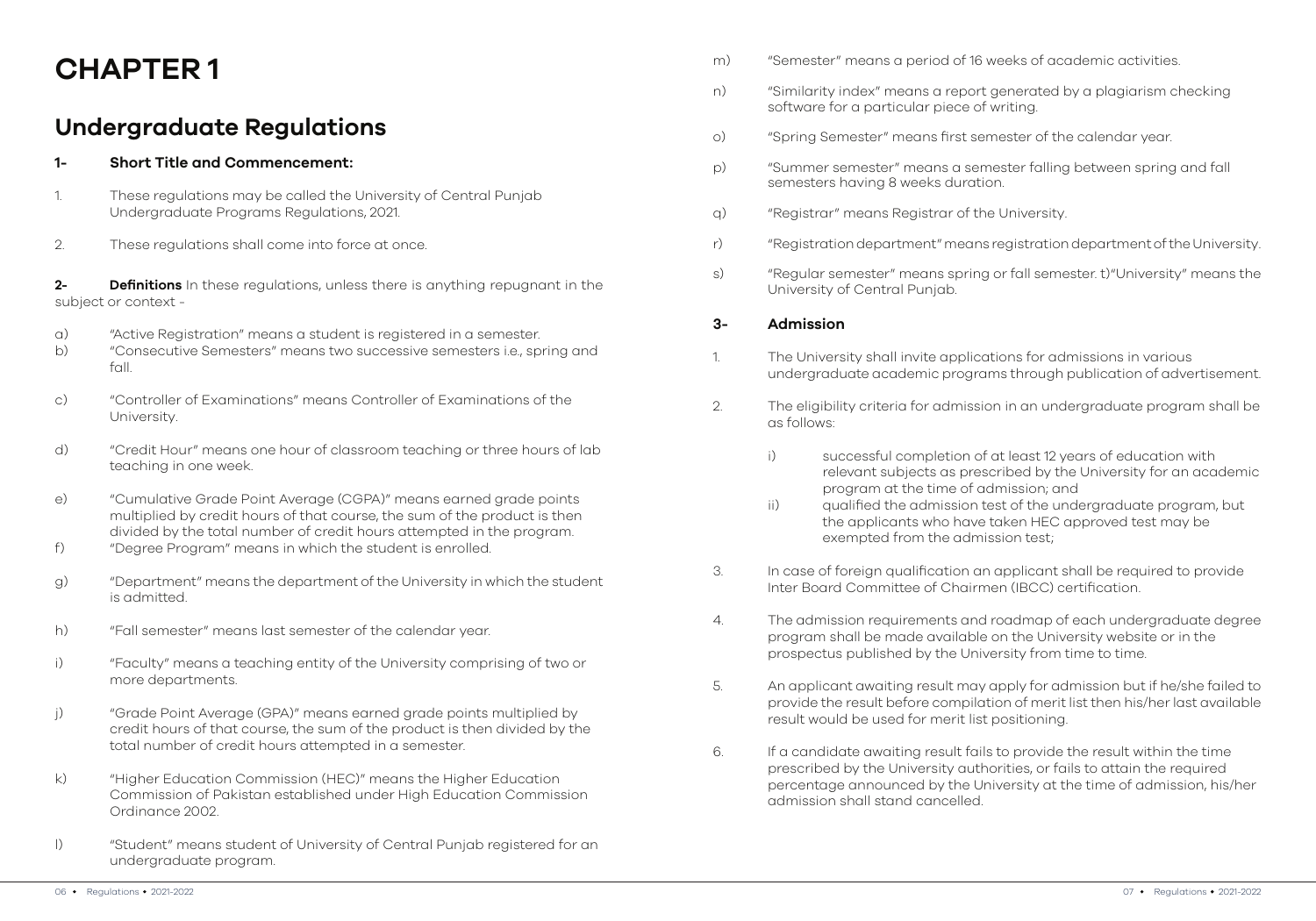7. Admission in the University shall remain provisional until submission of academic documents by the candidate duly attested by IBCC or HEC or Ministry of Education, as the case may be, and a failure in submission of documents as aforesaid shall result in cancellation of admission.

#### 3- Admission

- 1. The University shall invite applications for admissions in various undergraduate academic programs through publication of advertisement.
- 2. The eligibility criteria for admission in an undergraduate program shall be as follows:
	- i) successful completion of at least 12 years of education with relevant subjects as prescribed by the University for an academic program at the time of admission; and
	- ii) qualified the admission test of the undergraduate program, but the applicants who have taken HEC approved test may be exempted from the admission test;
- 3. In case of foreign qualification an applicant shall be required to provide Inter Board Committee of Chairmen (IBCC) certification.
- 4. The admission requirements and roadmap of each undergraduate degree program shall be made available on the University website or in the prospectus published by the University from time to time.
- 5. An applicant awaiting result may apply for admission but if he/she failed to provide the result before compilation of merit list then his/her last available result would be used for merit list positioning.
- 6. If a candidate awaiting result fails to provide the result within the time prescribed by the University authorities, or fails to attain the required percentage announced by the University at the time of admission, his/her admission shall stand cancelled.
- 7. Admission in the University shall remain provisional until submission of academic documents by the candidate duly attested by IBCC or HEC or Ministry of Education, as the case may be, and a failure in submission of documents as aforesaid shall result in cancellation of admission.
- 8. The admission shall be awarded on merit based on:
	- i) admission test;
	- ii) earlier academic standing; and iii)interview, if so desired by the department.
- 9. Subject to Clause 3(8), admission of an applicant shall be confirmed on

the receipt of prescribed dues within due date as prescribed by the University from time to time.

- 10. If a first semester student (new admission) decides to withdraw from the University after having registered, he/she shall be entitled to:
	- i) full (100%) tuition fee refund:— up to 7th day of commencement of classes;
	- ii) half (50%) tuition fee refund:— from 8th 15th day of commencement of classes;
	- iii) no fee (0%) refund:—from 16 th day of commencement of classes.
- 11. In case of incorrect or forged information or documents, the admission shall be cancelled summarily and no transcript shall be issued.
- 12. A candidate seeking admission or admitted in the University shall abide by all its rules, regulations and policies published from time to time.

#### 4- Credit Hour

1. A course Cr. Hrs. is defined as one hour of class work per week for sixteen weeks and laboratory credit hour shall be three hours of practical lab work per week for sixteen weeks.

#### 5- Academic Year

- 1. There shall be two regular semesters i.e., Fall and Spring in an academic year, each semester shall have 16 teaching weeks.
- 2. A summer semester shall be of 08 weeks duration and it shall be used for internship, business projects and for makeup courses. A limited number of courses, at the discretion of a department, may be offered in a summer semester.

#### 6- Assessment of Tuition Fee

- 1. Fee shall be charged per credit hour as determined by the University from time to time.
- 2. Tuition fee for the registered credit(s) shall be paid within due date to validate the registration. Non-payment of fee within the due date shall result in default.
- 3. A student who defaults in payment of fee shall not appear in the attendance roll.
- 4. In a regular semester, if the fee is not paid, within the prescribed time, the registration of the course(s) may be cancelled.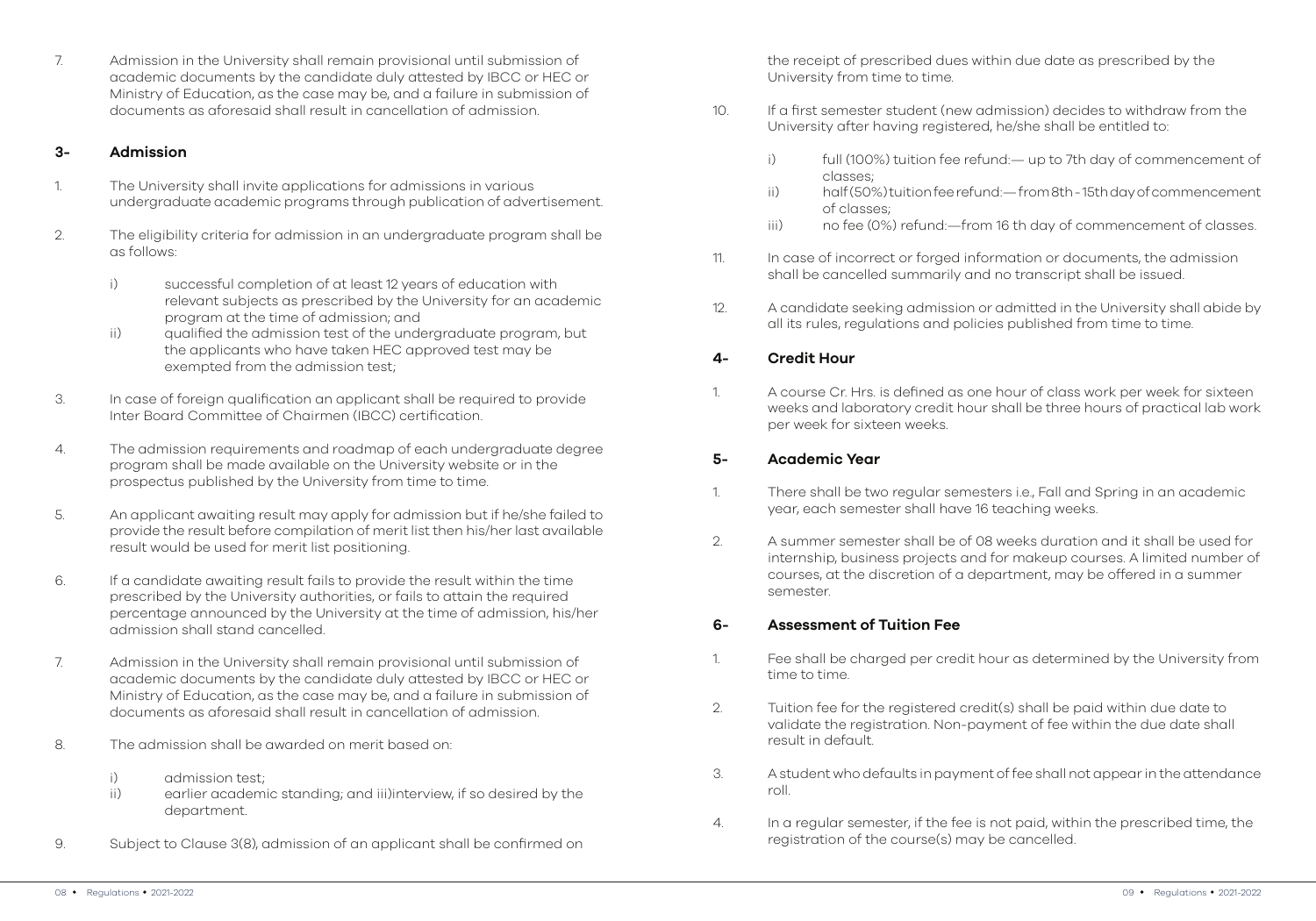- 5. For all practical purposes, the cancelled course(s) shall be deemed as never registered.
- 6. In a Summer semester, if a course is registered, it shall be treated as confirmed and fee shall be charged.

#### 7- Credit Transfer Policy

- 1. Transfer credits may be accepted for work completed at an HEC recognized Pakistani or foreign university, and the original transcript issued by the concerned university, which administered the examination shall be submitted to the University along with application for credit transfer.
- 2. Each credit transfer case shall be examined on its merit by the admission department, in consultation with the respective HoD.
- 3. Only those courses/credits shall be transferred in which the candidate has got grade C+ or higher and if those can be counted as part of applicants' degree program.
- 4. Accepted credit hours against course(s), without grades, shall appear on the transcript.
- 5. Maximum credits transfer shall not exceed 50% of the total credit hours required for the degree program.
- 6. The department holds an exclusive right to accept or reject any request for transfer of credits.

#### 8- Registration

- 1. Subject to 8(2) below the normal registration in a Spring or in a Fall semester shall be 15-18 Cr. Hrs. while the maximum shall be 21 Cr. Hrs., In a summer semester it shall be 2 courses with associated labs, if any.
- 2. The semester load of an individual student shall be determined by the department on the basis of his/her GPA in the previous semester.
- 3. A fulltime student is required to register for a minimum of 9 Cr. Hrs.
- 4. A student not registered for a minimum semester load shall not be treated as a fulltime student.
- 5. Final year project shall be registered after the completion of minimum course work prescribed by the department from time to time.
- 6. Final year project shall be registered in two parts, Part-I & Part-II in two distinct semesters, none of which can be a summer semester.
- 7. It is mandatory to qualify the internship after the completion of third year, if it is required by the degree program, and it shall be graded by the department with pass or fail grade.
- 8. A student cannot register for a course while doing an internship.

#### 9- Add/Drop Courses

1. After registration of courses in a semester, a student may add or drop a course within a specified period announced by the registration department. A course dropped by a student will be deemed as never registered.

#### 10- Withdrawal

- 1. If a student decides not to continue in a course, and add/drop time has lapsed, he/she may withdraw from the course within ten weeks from the start of the semester.
- 2. A course withdrawn shall be reported on the transcript with a W status.
- 3. A withdrawn course shall not be counted towards the calculation of GPA.
- 4. A withdrawn course shall be treated as a registered course for the evaluation and charging of tuition fee.

#### 11- Repeat & Substitute a Course

- 1. Student receiving F grade must repeat that course or its equivalent and both grades shall appear on the transcript.
- 2. In order to improve CGPA, a student is allowed to improve a maximum of 6 courses within normal degree duration. The original as well as the revised grades of all repeated courses shall be shown on the transcript; however, better grades shall be considered towards CGPA calculation.
- 3. A student may request for substitution of an elective course with another elective course for the purpose of improving the CGPA required for the award of degree. Substitution of a course shall be allowed, with the approval of HoD, and it shall be counted towards a repeat course.

#### 12- Semester Break

- 1. A student, under circumstances beyond his/her control, may apply for a semester break, subject to its approval, the enrolment of the student shall remain intact on the payment of prescribed fee during a semester break.
- 2. A student who is not registered in a semester shall lose his/her enrolment if he/she is not on a semester break.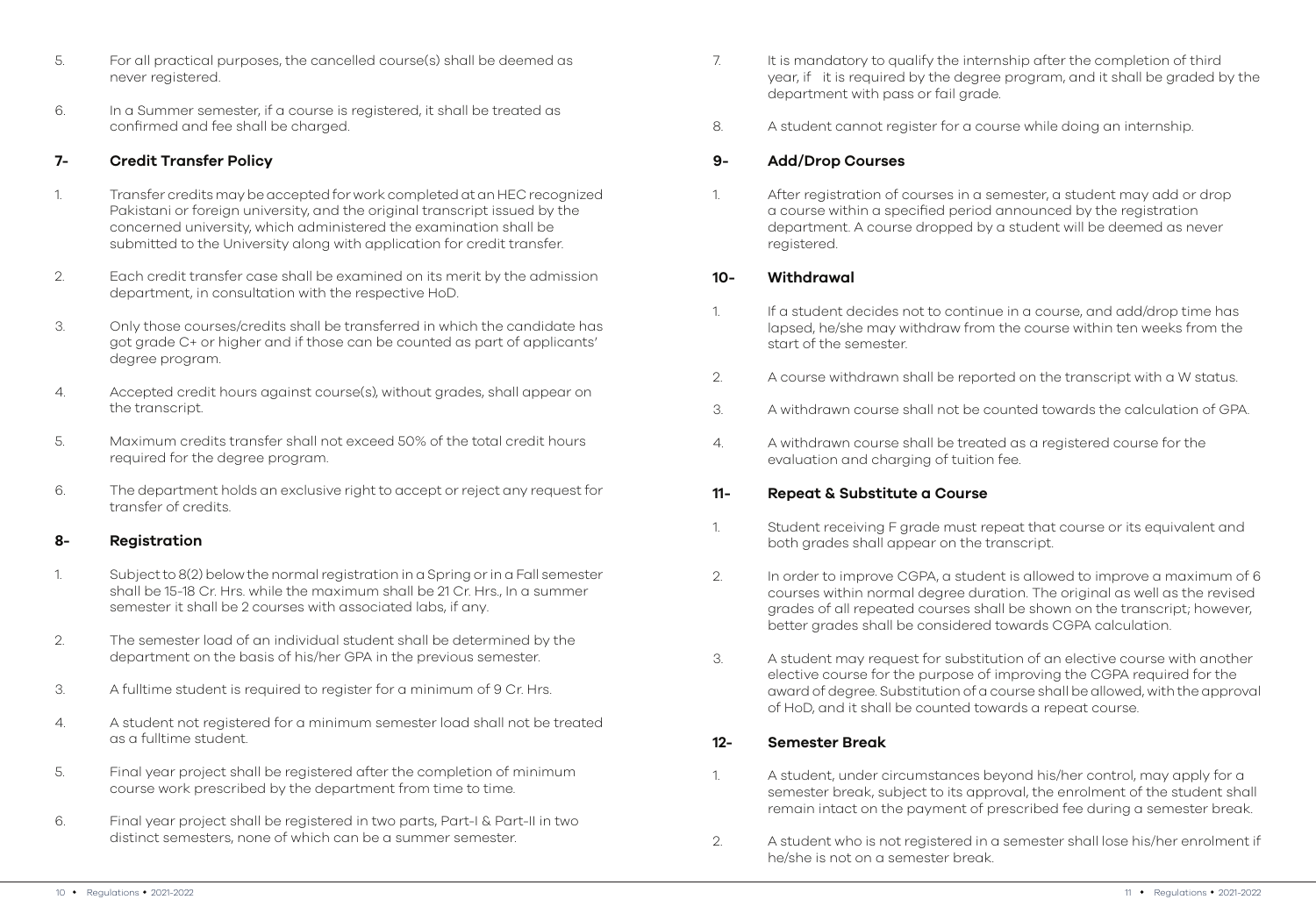- 3. A consecutive two-semester non-registered status shall lead to the cancellation of admission.
- 4. A student with cancelled admission shall be required to apply for readmission on the prescribed form.
- 5. A re-admission request shall only be considered provided the applicant can complete his/her degree program within maximum allowed duration.

#### 13- Change of Program

- 1. A University student may apply for change of the program with the approval of the concerned Head of Department. Such a student shall be issued a new registration number if the transfer is approved.
- 2. Only related courses along with the grades shall be transferred to the changed program.
- 3. Student shall pay transfer fee as determined by the University from time to time.

#### 14- Attendance

- 1. A student shall only be eligible to appear and take the final examination of a course or lab if he/she has secured 75% attendance in that course or lab work.
- 2. There shall be no relaxation in the attendance requirement as mentioned in the Regulation 14(1) above under any circumstances.
- 3. A student may request for withdrawal of a course, prior to the examinations, in which his/her attendance is short by paying a fine as determined by the University from time to time.

#### 15- Examination and Grading

- 1. Without prejudice to Regulation 14(1) above, a student shall be eligible for final examinations if his/her name is included in the exam seating plan.
- 2. If a student misses final examination, he/she shall be graded on the basis of sessional performance of the semester
- 3. If a student misses final examination on medical grounds, he/she may apply for course(s) withdrawal before the declaration of final results. The department may require the student to provide medical certificate by a registered medical practitioner.
- 4. Letter grades shall be awarded, at the end of each semester, as per the following distribution:
- i) Midterm Examination 20% ii) Assignments, Quizzes, Projects, etc. 30% - 40% iii) Final Examination 40% - 50%
- 5. Midterm and final term examinations shall be administered by the office of Controller of Examinations.
- 6. Part-I or Part-II of a final year project shall be graded independently in the semester in which it is registered.
- 7. The final year project of one year duration shall be graded based on:
	- i) supervisor's assessment;
	- ii) project oral presentation(s);
	- iii) project report; and iv)project demonstration.
- 8. The final year project shall be graded by a committee constituted by the department and grade shall be awarded on the submission of project report. Failing to submit the project report in time shall lead to one step lowering (e.g., A to A-) of the project final grade.
- 9. A final year project report having similarity index greater than 40% shall be awarded 'F' grade.
- 10. The university shall follow the following grade definitions:

| <b>Grades</b>            | <b>Definition</b> |
|--------------------------|-------------------|
| А                        | Excellent.        |
| B                        | Good              |
| $\mathcal{C}$            | Satisfactory      |
| D                        | Poor but passing  |
| F                        | Failure           |
| $\overline{\phantom{a}}$ | Incomplete        |
| N                        | Continued         |
| W                        | Withdrawal        |
| $\mathsf{P}$             | Pass              |
| NC                       | No Credit         |
| $\left(\right)$          | Grade Replaced    |
| S                        | Satisfactory      |
| US                       | Unsatisfactory    |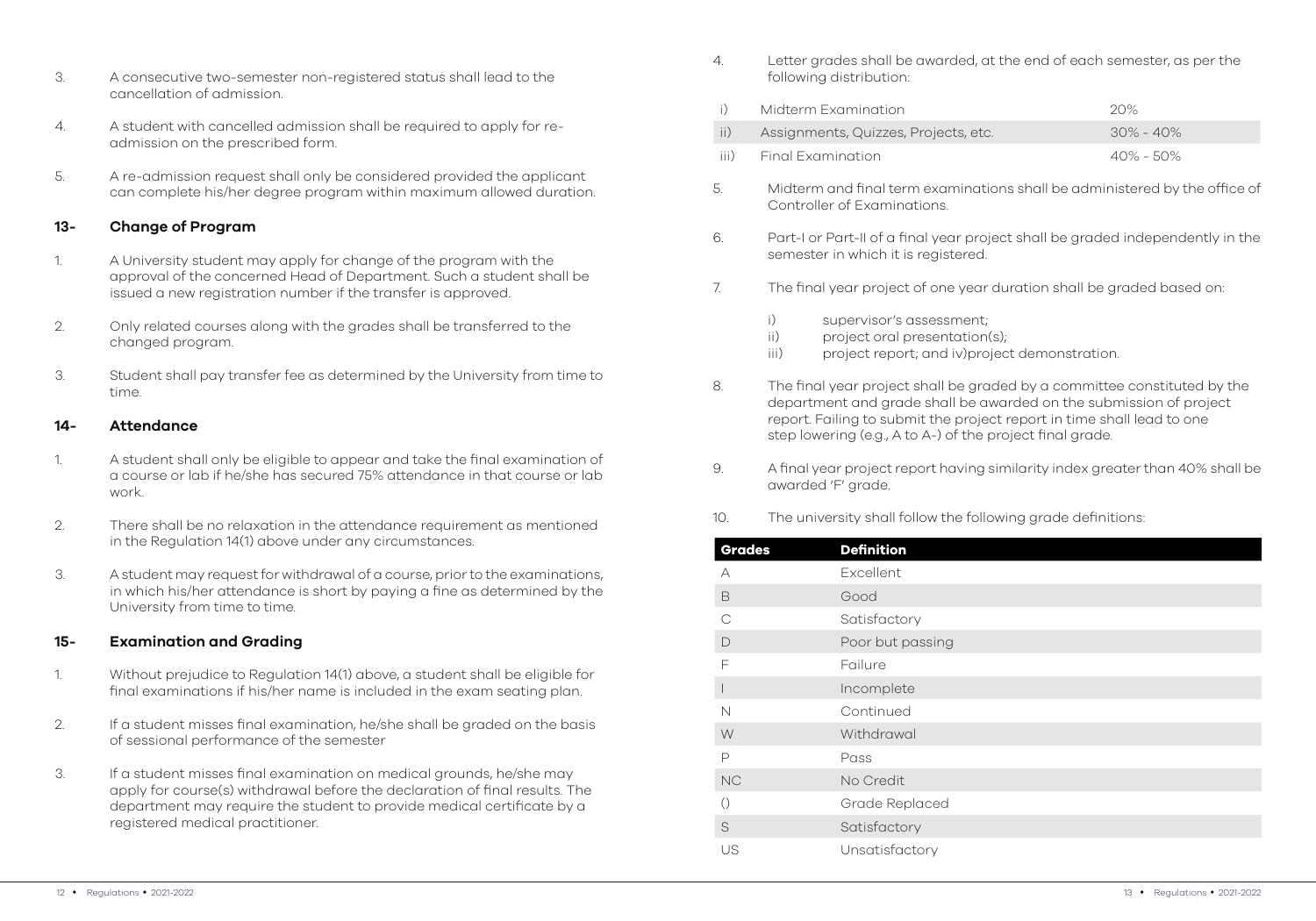11. The University, in general, follows the relative grading scheme which on absolute scale has the following definition:-

| <b>Marks</b> | <b>Letter Grades</b> | <b>Grade Points</b> |
|--------------|----------------------|---------------------|
| 86-100%      | А                    | 4.00                |
| 82-85%       | $A-$                 | 3.67                |
| 78-81%       | $B+$                 | 3.33                |
| 74-77%       | B                    | 3.00                |
| 70-73%       | $B-$                 | 2.67                |
| 66-69%       | $C+$                 | 2.33                |
| 62-65%       | C                    | 2.00                |
| 58-61%       | $C-$                 | 1.67                |
| 54-57%       | $D+$                 | 1.33                |
| 50-53%       | $\mathsf{D}$         | 1.00                |
| Below 50%    | F                    | 0.00                |

#### 12. Incomplete (I) Grade

- i) A teacher may award I (incomplete) grade to a student who fails to meet all requirements for the reasons beyond his/her control.
- ii) I grade can be awarded with the prior approval of the HoD. iii)I grade shall not be allowed in a regular course/lab work.
- iv) I grade must be changed into an earned grade within the following semester, otherwise it shall automatically be converted to 'F' grade.

#### 16- Retake of Final Examination

- 1. Retake examination can be considered under two extenuating circumstances:
	- a) serious illness of the student or b) death of an immediate family member.
- 2. The student must intimate the CoE Office prior to the examination and a detailed application with evidence indicating exceptional circumstances faced by the student must be submitted as soon as possible but not later than 7 days from the date of examination.
- 3. In case of self illness, a certifiable evidence from a reputed Hospital shall be required.
- 4. In case of death of an immediate family member (Parent/Real Brother or Sister/Son or Daughter/Husband or Wife) a death certificate from an appropriate office should be submitted.
- 5. A three members Dean Committee constituted for the purpose shall interview the applicant, if deemed appropriate, and it shall verify the submitted evidence to assess the genuineness of the requests. It shall finalize its findings within two weeks from the date of declaration of result.
- 6. If the retake application is because of the death of an immediate family member, only one day exam(s) could be considered for reexamination.
- 7. If retake is approved by the Deans Committee, I-Grade shall be granted to the approved cases, which must be converted into an earned grade within four weeks from the date of declaration of the result; otherwise I-Grade shall be converted into F-Grade.
- 8. Retake examination shall be awarded final letter grade on absolute scale.
- 9. If a student failed to attend all the examinations of the registered courses, he/she shall not be considered for retake; rather the Deans Committee shall evaluate such a case for semester freeze/drop and in this respect, its finding shall be final.

#### 17- Review of Grade

- 1. A student may file an application to the office of the Controller of Examinations for the review of a final grade within two weeks after the declaration of the results.
- 2. The review of a grade shall be limited to omission and calculation errors.
- 3. The review process shall be initiated after the receipt of requisite fee as prescribed by the University from time to time.

#### 18- Probation and Expulsion

1. An undergraduate student who fail to maintain a minimum CGPA of 2.00/4.00, shall be placed on warning status at the time declaration of the result.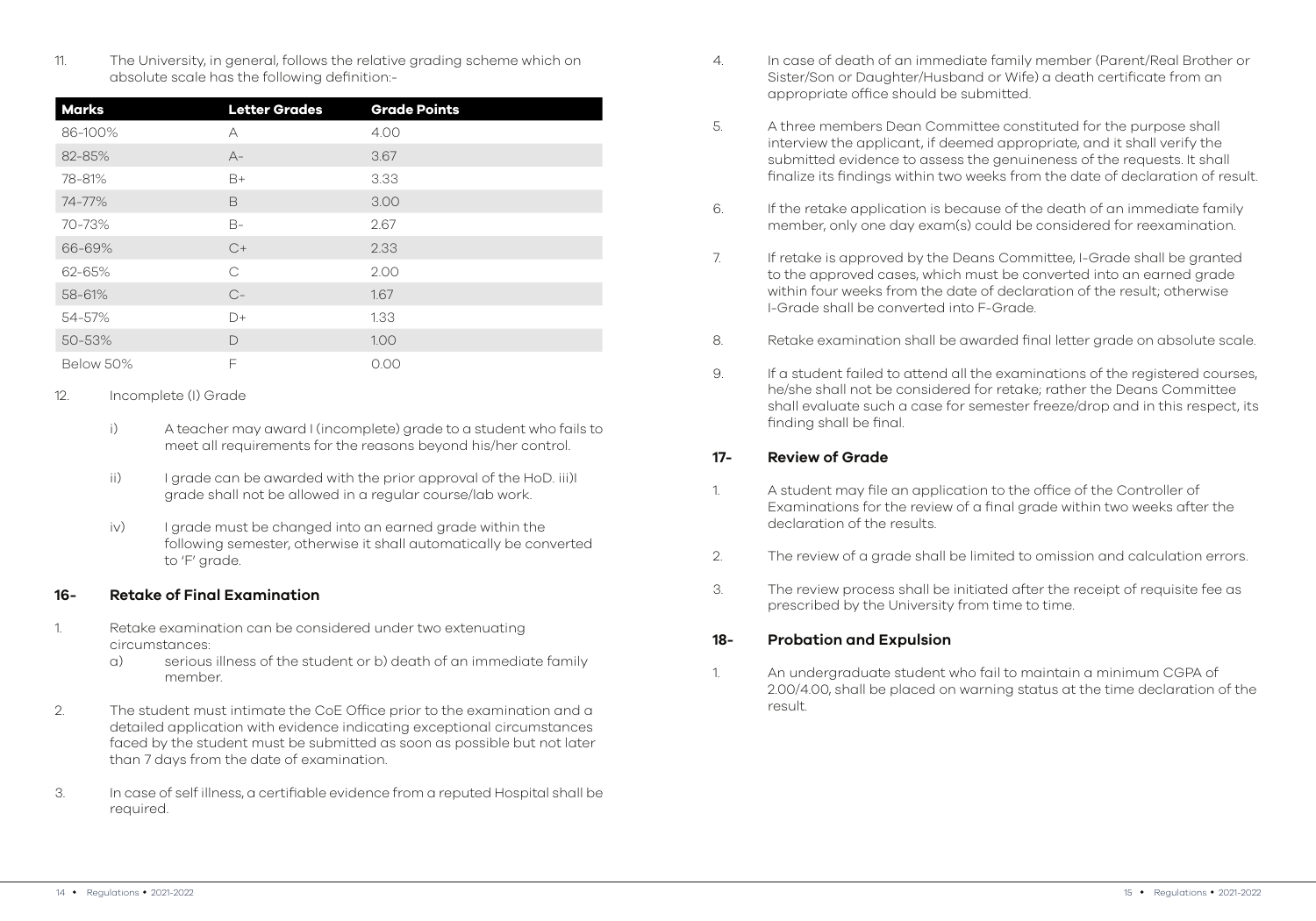2. Students with two consecutive warnings shall be placed on probation for the next semester and at the end of that semester, if he/she fails once again to attain the minimum CGPA that is 2.00/4.00, such students shall cease to continue their program.

#### 19- Undergrad degree requirements

- 1. Subject to Clause 19(2), a student shall be awarded the degree on the completion of the following requirements:
	- i) program Cr. Hrs. as prescribed by the department from time to time;
	- ii) internship and any other requirement as prescribed by the department;
	- iii) attaining a minimum CGPA of 2.0 on the scale of 4.0.
- 2. The minimum duration requirement for the award of an undergraduate degree shall be four years divided into eight regular semesters; whereas, the maximum allowed time shall be seven years divided into 14 regular semesters. Similarly, for a minimum two years degree program, the maximum allowed duration shall be four years.
- 3. On the successful completion of the credit hours required for an undergraduate degree a student shall be awarded the degree after it is conferred in the convocation. However, prior to the convocation, a student may request program completion transcript and provisional certificate through concerned Head of Department.

#### 20- Medal Award Policy

- 1. A student desirous to compete for the award of a medal shall apply on the prescribed form to the office of Controller of Examinations within the announced time.
- 2. A medal shall be awarded only in the respective convocation announced by the Registrar office of the University.
- 3. Only those graduates shall be considered for the award of a medal who fulfill the following criteria:
	- i) completion of degree requirements within normal duration defined in Clause 19(1);
	- ii) CGPA 3.50 or higher on the scale of 4.00;
	- iii) no 'F' grade in the transcript;
	- iv) no transfer of credits from other universities/institutions; and v)no disciplinary proceedings leading to the award of punishment.
- 4. Subject to Clause 20(3), Gold, Silver and Bronze medals shall be awarded to

the top three students of each batch of a degree program in their order of merit.

5. If there is a tie in the award of a medal, both will be awarded the medals of the same category.

#### 21- Quaid-i-Azam Gold Medal

- 1. A Quaid-i-Azam gold medal shall be awarded, in a convocation, to an overall best achiever of the University and shall be based on:
	- i) academics;
	- ii) co-curricular; and
	- iii) extra-curricular activities.
- 2. Quaid-i-Azam gold medal for each convocation shall be decided as per the Criteria given in Clause 21(1) by a committee constituted by the Vice Chancellor of the university.
- 3. A student desirous to compete for the award of a Quaid-i-Azam gold medal shall apply on the prescribed form to the office of Controller of Examinations within the announced time.

#### 22- Removal of difficulties

1. If any difficulty arises in giving effect to the provisions of these regulations, the Academic Council may, by order, do anything which appears to it to be necessary for the purpose of removing the difficulty.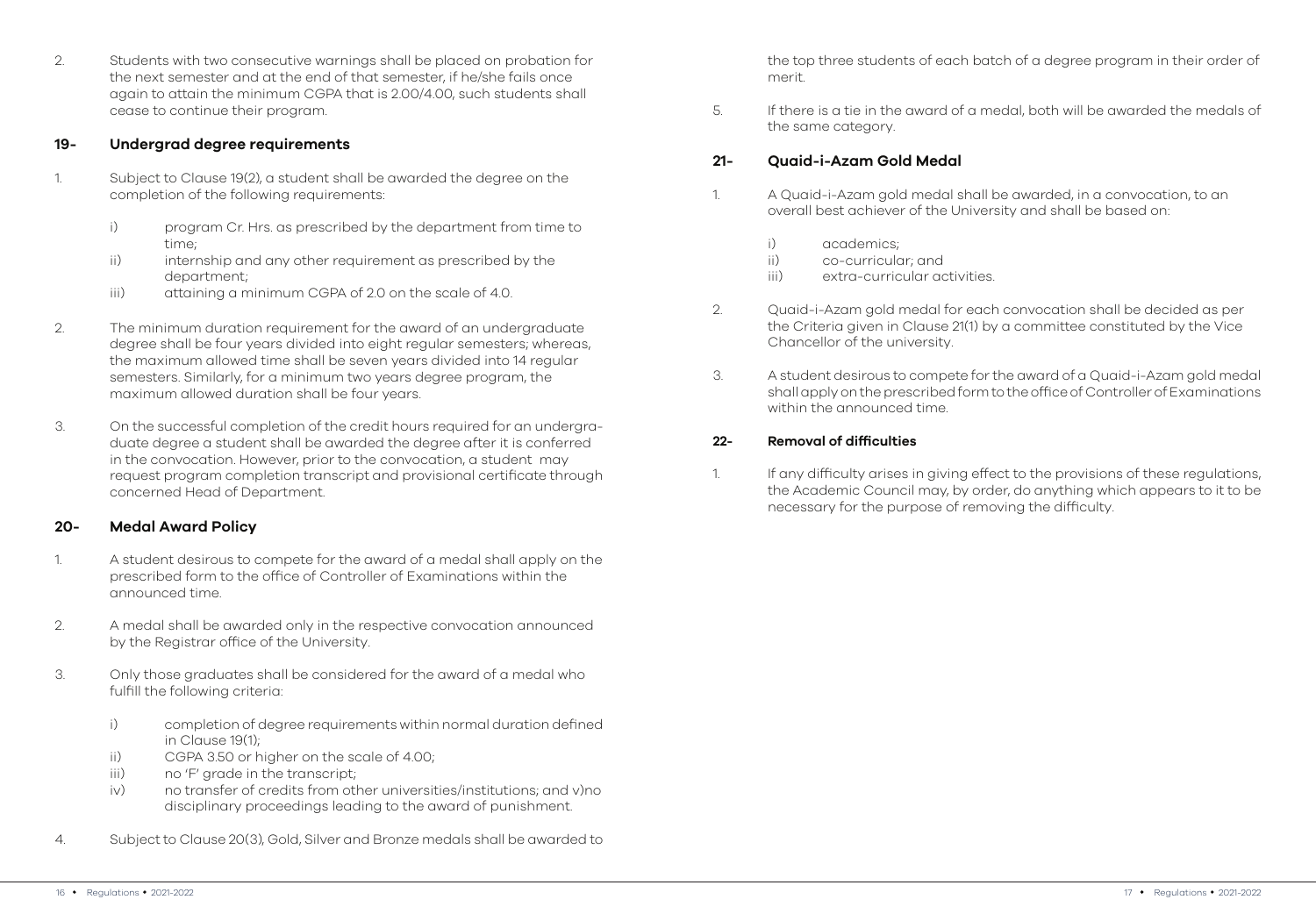## CHAPTER 2

### MS/MPhil Regulations

#### 1- Short Title and Commencement:

- 1. These regulations may be called the University of Central Punjab graduate Programs Regulations, 2020.
- 2. These regulations shall come into force at once.

2- Definitions In these regulations, unless there is anything repugnant in the subject or context -

- a) "Academic Council" means Academic Council of the University.
- b) "Board of advanced studies and research (BASR)" means board of advanced studies and research (BASR) of the University.
- c) "Controller of Examinations" means controller of examinations of the **University**
- d) "Credit hour" means one hour of classroom teaching or three hours of lab teaching in one week.
- e) "Cumulative grade point average (CGPA)" means earned grade points multiplied by credit hours of that course, the sum of the product is then divided by the total number of credit hours attempted in the program.
- f) "Dean" means the Dean of the faculty in which the scholar is pursuing his/ her studies.
- g) "Defense committee" means a committee constituted by the Dean for the oral defense of a thesis.
- h) "Department" means the department of the University in which a scholar is enrolled.
- i) "Thesis" means a piece of writing by a scholar involving original study of a subject through academic research.
- j) "External" means an expert from outside the department or the University.
- k) "Fall semester" means last semester of a calendar year. l)"Faculty" means a teaching entity of the University.
- m) "Grade point average (GPA)" means earned grade points multiplied by credit hours of that course, the sum of the product is then divided by the total number of credit hours attempted by the scholar in a semester.
- n) "Higher Education Commission (HEC)" means the higher education commission of Pakistan.
- o) "Registrar" means registrar of the University.
- p) "Registration department" means registration department of the University.
- q) "Regular semester" means a Spring or a Fall semester.
- r) "Scholar" means a student who has been awarded admission in a MS/ MPhil program of the University and his/her registration is intact.
- s) "Semester" means a period of 16 weeks of academic activities.
- t) "Similarity index" means a report generated by a plagiarism checking software for a particular piece of writing.
- u) "Spring semester" means first semester of a calendar year.
- v) "Summer semester" means a semester falling between spring and fall semesters having 8 weeks duration.
- w) "Supervisor" means a professor/researcher having a minimum MS qualification appointed by the Dean to advise the scholar.
- x) "University" means the University of Central Punjab.

#### 3- Admission Requirements

- i) A qualifying degree (Bachelor or equivalent degree having sixteen years of education or four years education after Higher Secondary School Certificate) in the relevant discipline;
- ii) At least 2.0 (on the scale of 4.0) Cumulative Grade Point Average (CGPA) in the qualifying degree or 50% aggregate marks if the qualifying degree is earned from an annual system; and
- iii) Qualify university admission test or HEC approved test with minimum 50% marks.
- 2. In addition to the requirements mentioned under (1) above, an applicant who has obtained the qualifying degree from abroad shall provide an equivalence certificate from the Higher Education Commission (HEC) of Pakistan.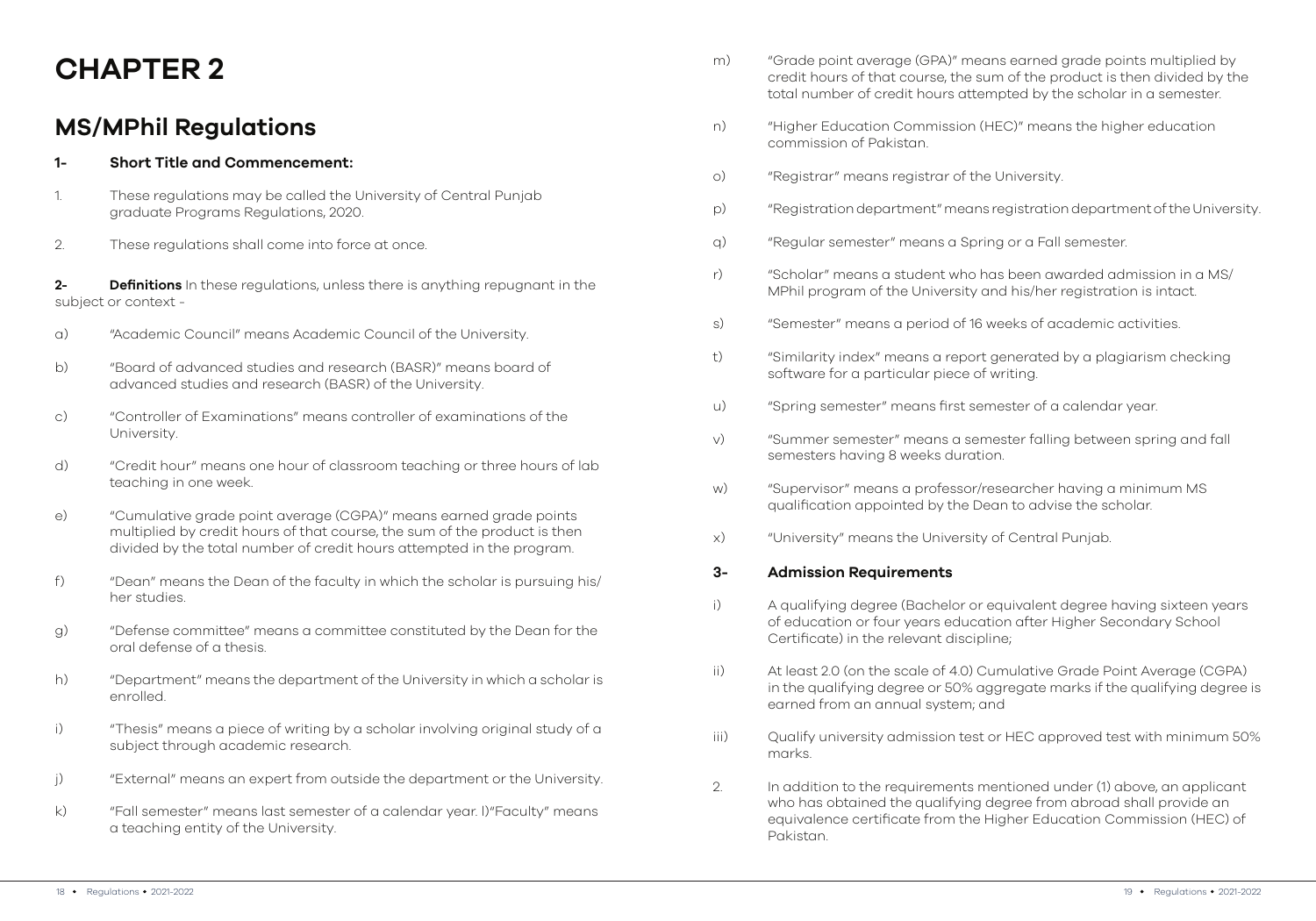3. An applicant who has already completed a part of credit hours of MS/ MPhil Program in another HEC recognized University may be eligible for admission: Provided that only a maximum of four courses (12 Credit Hours), which are relevant to the applicants' proposed degree program and having grades B or higher, may be considered for credit transfer: Provided further that the University shall have the exclusive right to accept or reject the request for credit transfer.

#### 4- Degree Requirements

- 1. In order to be eligible for the degree of MS/MPhil one of the following options must be successfully completed by the MS/MPhil scholar with minimum CGPA of 2.50/4.00:
	- a) 24 Cr. Hrs. coursework (8 courses) and Six (06) Cr. Hrs. Thesis;
	- b) 27 Cr. Hrs. coursework (9 courses) and Three (03) Cr. Hrs. Project; or
	- c) 30 Cr. Hrs. coursework (10 courses).
- 2. The maximum allowable duration, inclusive of semester breaks, to complete the MS/MPhil degree shall be four years.

#### 5- Registration

- 1. The maximum allowable courses for registration shall be equivalent to twelve (12) Cr. Hrs. in a Spring/Fall semester and six (06) Cr. Hrs. in a Summer semester.
- 2. A scholar who is not registered in a regular semester shall have an inactive registration status unless he/she is on a semester break.
- 3. A scholar who has completed 30 Cr. Hrs. registration but couldn't complete the program shall have to register at least 01 Cr. Hr. in subsequent Spring/ Fall Semester to continue to maintain his/her registration status active.
- 4. An unauthorized absence from the University for two consecutive semesters shall lead to cancellation of the admission.
- 5. In case of cancellation of admission under 5(4), a re-admission request may be considered provided that the scholar has a chance to complete the program within maximum allowable duration as mentioned under regulation 4(2) above.
- 6. A scholar may add or drop a course within a specified period as announced by the Registration Department and a course so dropped or added shall be deemed to have been omitted or registered, as the case may be, from the start of registration.
- 7. A scholar may withdraw a course within the specified period as announced by the Registration Department. A withdrawn course shall be reported on the transcript of the scholar with a 'W' grade.
- 8. A withdrawn course shall not be counted towards the calculation of grade point average (GPA), but it shall be treated as a registered course for the evaluation of tuition fee.
- 9. An elective course passed by a scholar may be substituted, with the approval of the concerned department, with another elective course on the request of the scholar and such substitution shall be treated as a repeat course.

#### 6- Assessment of Tuition Fee

- 1. Fee shall be charged per credit hour as determined by the University from time to time.
- 2. Tuition fee for the registered credit(s) shall be paid within due date to validate the registration. Non-payment of fee within the due date shall result in default.
- 3. A student who defaults in payment of fee shall not appear in the attendance roll.
- 4. In a regular semester, if the fee is not paid, within the prescribed time, the registration of the course(s) may be cancelled.
- 5. For all practical purposes, the cancelled course(s) shall be deemed as never registered.
- 6. In a Summer semester, if a course is registered, it shall be treated as confirmed and fee shall be charged.

#### 7- Course Examinations

- 1. A scholar shall be eligible for final examination if he/she meets the requirements specified from time to time by the office of Controller of Examinations.
- 2. Midterm and final term examinations shall be administered by the office of Controller of Examinations.
- 3. Midterm and final term examinations of a course shall be as per the date sheet announced by the Controller of Examinations and if a scholar misses an examination for any reason, there shall be no re-examination.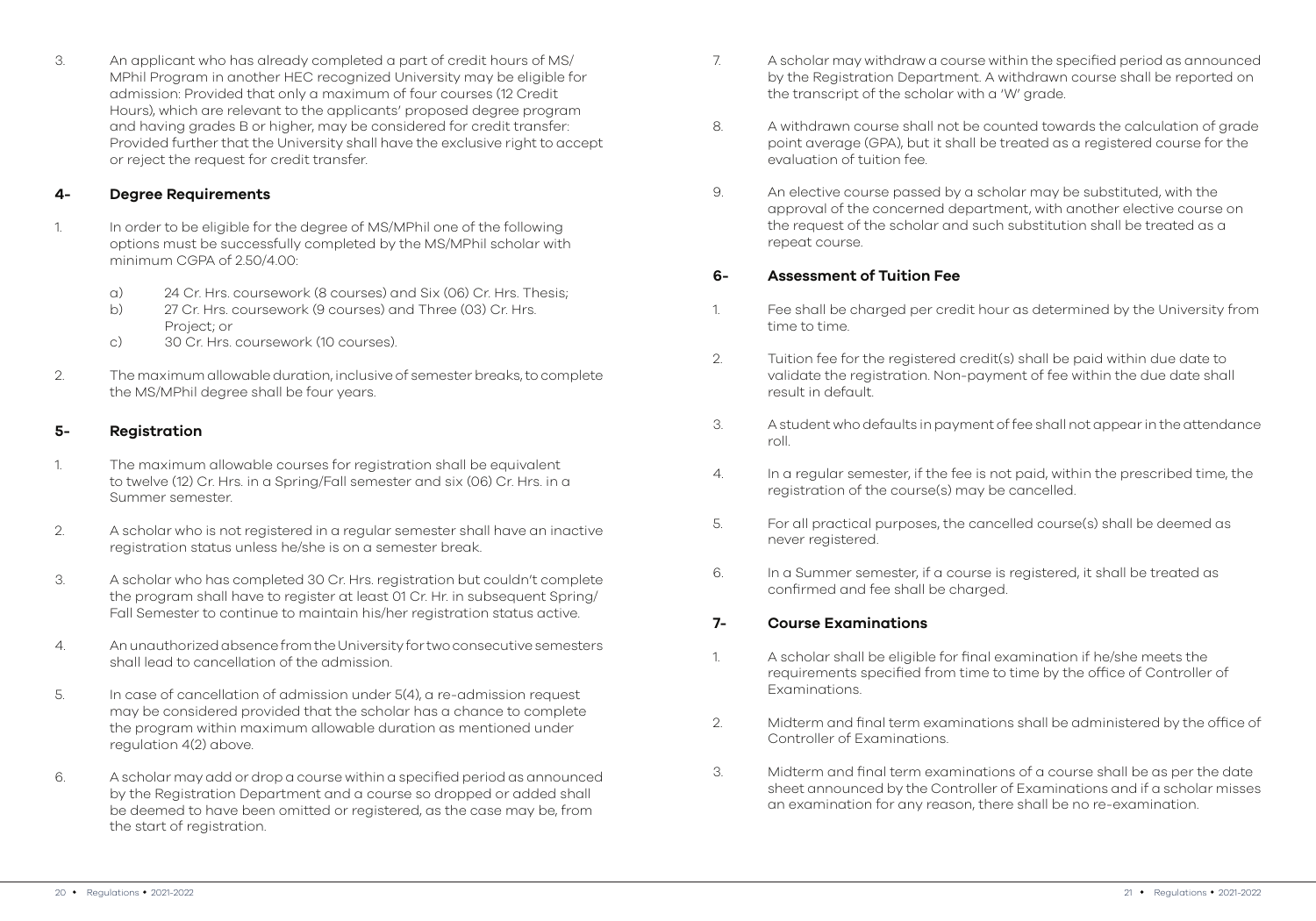4. The University, in general, follows the relative grading scheme which on absolute scale has the following definition:

| <b>Marks</b> | <b>Letter Grades</b> | <b>Grade Points</b> | <b>Academic Standing</b>  |
|--------------|----------------------|---------------------|---------------------------|
| 86-100%      | A                    | 4.00                | Excellent                 |
| 82-85%       | $A -$                | 3.67                | Very Good                 |
| 78-81%       | $B+$                 | 3.33                | Good                      |
| 74-77%       | B                    | 3.00                | Acceptable                |
| 70-73%       | $B-$                 | 2.67                | Average                   |
| 66-69%       | $C+$                 | 2.33                | <b>Below Average</b>      |
| 62-65%       | C                    | 2.00                | Poor                      |
| 58-61%       | $C-$                 | 1.67                | <b>Exceptionally Poor</b> |
| Below 58%    | F                    | 0.00                | Fail                      |
|              | L                    |                     | Incomplete                |
|              | $\mathbb N$          | $\qquad \qquad -$   | Continued                 |
|              | W                    |                     | Withdrawn                 |
|              | P                    |                     | Pass                      |
|              | S                    |                     | Satisfactory              |
|              | US                   |                     | Unsatisfactory            |
|              | NC                   |                     | Non Credit                |
|              | $( )$                |                     | Grade Replaced            |

- 5. A scholar not satisfied with the awarded grade may file a petition to the office of Controller of Examinations for review of the final grade within fifteen days after the declaration of the result. The review of the grade shall be limited to omissions and calculation errors only.
- 6. In order to improve CGPA, a graduate student is allowed to improve a maximum of 3 courses within normal degree duration. The original as well as the revised grades of all repeated courses shall be shown on the transcript; however, better grades shall be considered towards CGPA calculation.

#### 8- Retake of Final Examination

- 1. Retake examination can be considered under two extenuating circumstances:
	- a) serious illness of the student or b) death of an immediate family member.
- 2. The student must intimate the CoE Office prior to the examination and a detailed application with evidence indicating exceptional circumstances faced by the student must be submitted as soon as possible but not later than 7 days from the date of examination.
- 3. In case of self illness, a certifiable evidence from a reputed Hospital shall be required.
- 4. In case of death of an immediate family member (Parent/Real Brother or Sister/Son or Daughter/Husband or Wife) a death certificate from an appropriate office should be submitted.
- 5. A three members Dean Committee constituted for the purpose shall interview the applicants, if deemed appropriate, and it shall verify the submitted evidence to assess the genuineness of the requests. It shall finalize its findings within two weeks from the date of declaration of result.
- 6. If the retake application is because of the death of an immediate family member, only one day exam(s) could be considered for reexamination.
- 7. If retake is approved by the Deans Committee, I-Grade shall be granted to the approved cases, which must be converted into an earned grade within four weeks from the date of declaration of the result; otherwise I-Grade shall be converted into F-Grade.
- 8. Retake examination shall be awarded final letter grade on absolute scale.
- 9. If a student failed to attend all the examinations of the registered courses, he/she shall not be considered for retake; rather the Deans Committee shall evaluate such a case for semester freeze/drop and in this respect, its finding shall be final.

#### 9- Probation & Expulsion

- 1. An MS/MPhil student who fail to maintain a minimum CGPA of 2.50/4.00, shall be placed on warning status at the time of declaration of the result.
- 2. Students with two consecutive warnings shall be placed on probation for the next semester and at the end of that semester, if he/she fails once again to attain the minimum CGPA that is 2.50/4.00, such students shall cease to continue their program.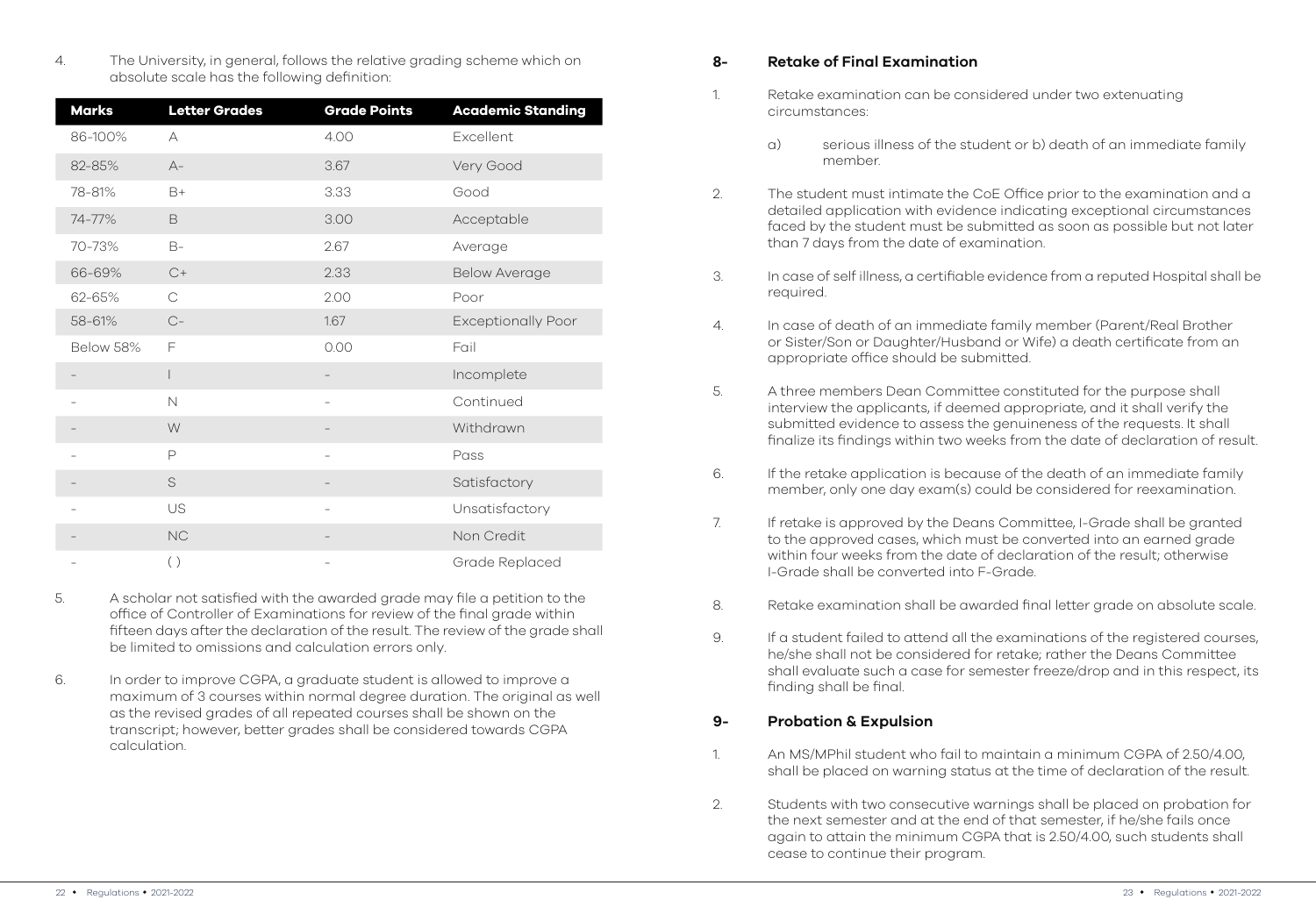#### 10- Thesis Submission and Defense

- 1. A thesis shall be submitted as per the approved format and submission shall be allowed only if the scholar's registration in the program is intact.
- 2. A thesis shall be cleared for defense if its similarity index is less than 20% in total and less than 5% from a single source, but similarity from the scholar's own published work carried out during the MS/MPhil studies shall be excluded.
- 3. Thesis defense shall be arranged by the University within eight (08) weeks after the receipt of the thesis.
- 4. Thesis shall be examined in an open defense by a thesis defense committee comprising of:

| a)        | Dean of the Faculty | Convener |
|-----------|---------------------|----------|
| b)        | External Examiner   | Member   |
| $\circ$ ) | Internal Examiner   | Member   |
|           | Supervisor          | Member   |

- 5. After the defense, the convener of the defense committee shall invite the recommendations of examiners as to:
	- a) thesis may be accepted as is;
	- b) thesis may be accepted after minor revisions;
	- c) thesis may be accepted after major revisions, or
	- d) thesis may be rejected.
- 6. Thesis shall be graded by the members of the defense committee as per the following weightage:

|   | external examiner | 40% |
|---|-------------------|-----|
|   | internal examiner | 30% |
| C | supervisor        | 30% |

- 7. Subject to the distribution defined in sub-section (7), a letter grade shall be awarded as per the definition given in Section 7(4).
- 8. In case of Fail (F) grade, the scholar can re-submit his/her thesis after a period of 90 days with a fresh registration of credit hours associated with the thesis.
- 9. Thesis with minor revisions shall be submitted within 04 weeks from the date of examination, with a certificate from the supervisor that 'the revisions have been incorporated satisfactorily' failing which, it shall be treated as re-submission.
- 10. Thesis re-submission shall require a fresh registration of credit hours associated with the thesis.
- 11. A thesis with major revisions shall be submitted within 12 weeks from the date of examination and shall be accepted with certificates from both external and internal examiners that 'the revisions have been incorporated satisfactorily' failing which, it shall be treated as re-submission.
- 12. Thesis may be submitted anytime during a semester and the date of completion shall be the date of submission provided that the thesis is accepted either with no or minor revisions.
- 13. In the case of a three (03) Cr. Hrs. Project, the Dean of the Faculty shall be responsible to make arrangements for the evaluation of a project by constituting a two member committee, one of them shall be the project advisor, and the committee after evaluation shall award a letter grade to the scholar's project as given in regulation 7(4).
- 14. A scholar's MS/MPhil program completion shall be subject to the approval from the BASR and the semester of completion shall be the semester in which the thesis is submitted.
- 15. List of scholars who have completed the MS/MPhil shall be issued under the seal of the Controller of the Examinations.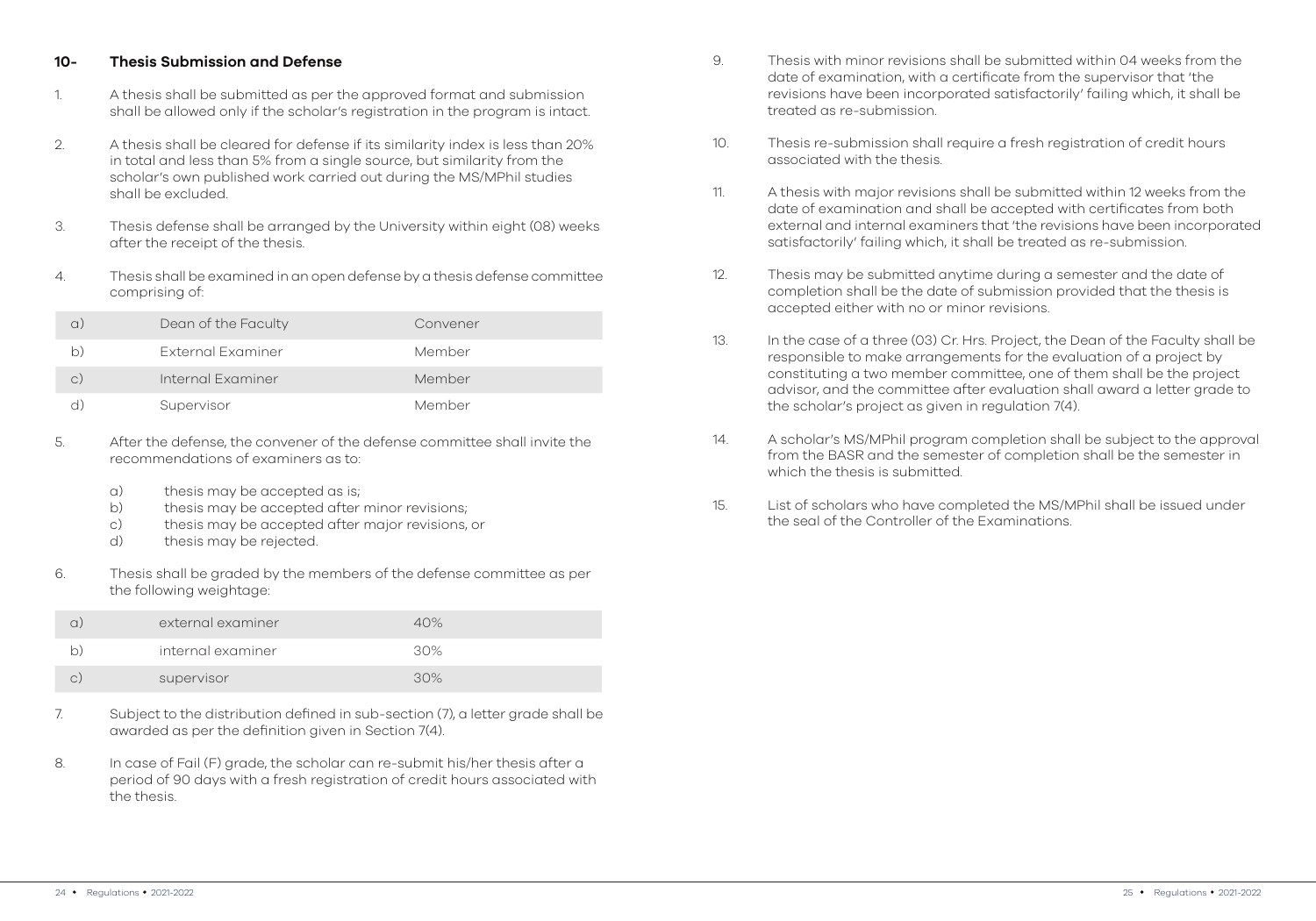## CHAPTER 3

### PhD Regulations

#### 1- Short Title and Commencement:

- 1. These regulations may be called the University of Central Punjab Graduate Programs (PhD) Regulations, 2020.
- 2. These regulations shall come into force at once.

2- **Definitions** In these regulations, unless there is anything repugnant in the subject or context -

- a) Academic Council" means Academic Council of the University.
- b) "Board of advanced studies and research" means board of advanced studies and research (BASR) of the University.
- c) "Controller of Examinations" means controller of examinations of the **University**
- d) "Credit hour" means one hour of classroom teaching or three hours of lab teaching in one week.
- e) "Cumulative grade point average (CGPA)" means earned grade points multiplied by credit hours of that course, the sum of the product is then divided by the total number of credit hours attempted in the program.
- f) "Dean" means the Dean of the faculty in which the scholar is pursuing his/ her studies.
- g) "Defense committee" means a committee constituted by the BASR for the oral defense of a PhD dissertation.
- h) "Department" means the department of the University in which the scholar is admitted.
- i) "Dissertation" means a piece of writing by the scholar involving original study of a subject through academic research.
- j) "External" means an expert from outside the department or the University.
- k) "Fall semester" means last semester of a calendar year. l)"Faculty" means a teaching entity of the University.
- m) "Grade point average (GPA)" means earned grade points multiplied by credit hours of that course, the sum of the product is then divided by the total number of credit hours attempted in a semester.
- n) "Registrar" means registrar of the University.
- o) "Registration department" means registration department of the University.
- p) "Regular semester" means Spring or Fall semester.
- q) "Higher Education Commission (HEC)" means the higher education commission of Pakistan.
- r) "Scholar" means a student who has been awarded admission in a PhD program of the University and his/her registration is intact.
- s) "Semester" means a period of 16 weeks of academic activities.
- t) "Similarity index" means a report generated by a plagiarism checking software for a particular piece of writing.
- u) "Spring semester" means first semester of a calendar year.
- v) "Summer semester" means a semester falling between spring and fall semesters having 8 weeks duration.
- w) "Supervisor" means a professor/researcher having PhD degree appointed by the BASR to advise the scholar.
- x) "University" means the University of Central Punjab.

#### 3- Admission Requirements

- 1. An applicant desirous for admission in a PhD program shall be required to meet the following minimum eligibility criteria:
	- i) MS/MPhil degree in the relevant discipline from a degree awarding institution recognized by the Higher Education Commission (HEC) of Pakistan;
	- ii) At least 3.0 (on the scale of 4.0) Cumulative Grade Point Average (CGPA) in the MS/MPhil degree or 60% aggregate marks if the degree is earned from an annual system; and
	- iii) Qualify University admission test or HEC approved test with minimum 70% marks.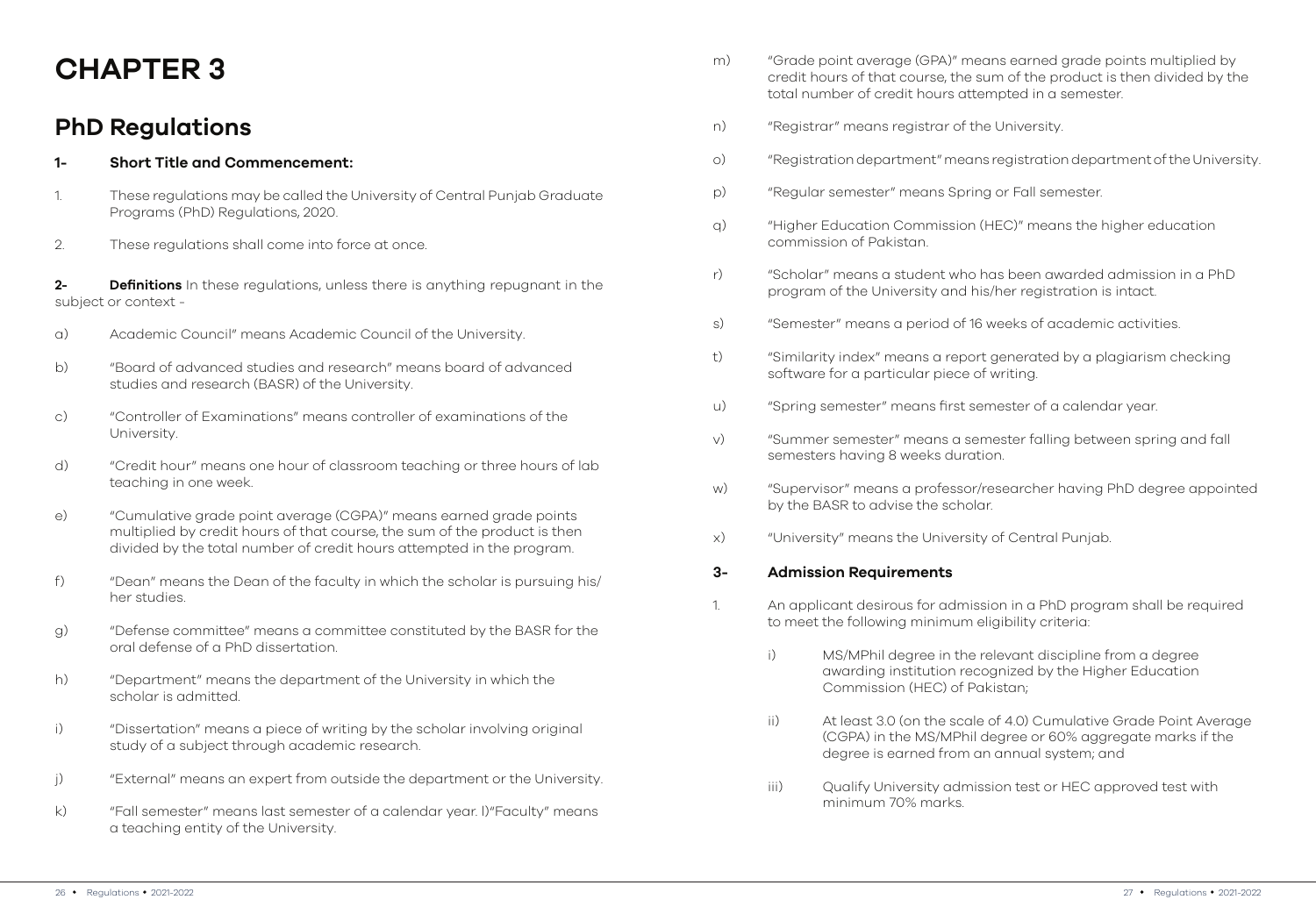- 2. A PhD applicant having MS/MPhil degree from abroad shall submit an equivalence certificate from the HEC indicating his/her academic eligibility for admission in the PhD program.
- 3. An applicant who has already completed a part of PhD credit hours (Cr. Hrs.) in another HEC recognized University may be eligible for admission subject to the following conditions:
	- i) no transfer of Cr. Hrs. against research work shall be made; and
	- ii) the University shall have the exclusive right to accept or reject the request for transfer of Cr. Hrs. against course work.
- 4. The admission of an applicant in the PhD program shall be subject to the approval of the board of advanced studies and research (BASR).

#### 4- Degree Requirements

- 1. A PhD scholar shall be required to successfully complete the following requirements:
	- a) 18 Cr. Hrs. course work;
	- b) 30 Cr. Hrs. research work;
	- c) comprehensive examination;
	- d) research work synopsis;
	- e) dissertation foreign reviews;
	- f) publication of at least one research paper in a reputed research journal, and
	- g) dissertation defense.
- 2. Subject to regulation 5(10), a PhD scholar shall cease to continue his/ her studies if he/she fails to complete 18 Cr. Hrs. coursework within four regular semesters with at least 3.00/4.00 CGPA.

#### 5- Registration

- 1. The maximum allowable registration in a Spring or Fall semester shall be nine (09) Cr. Hrs., while in a Summer semester, it shall be three (03) Cr. Hrs.
- 2. A PhD scholar shall register in each regular semester.
- 3. A PhD scholar who is not registered in a regular semester shall have an inactive registration status unless the scholar is on a semester break.
- 4. A PhD scholar who has completed 48 Cr. Hrs. registration but did not complete the degree program shall register at least 01 Cr. Hr. in subsequent regular semester to continue to maintain his/her registration status active.
- 5. An unauthorized absence of the scholar from the University for two consecutive regular semesters shall lead to cancellation of the admission.
- $6.$  Where the admission of a scholar has been cancelled, the re-admission request may be considered, if supported by the Supervisor, and if the scholar has a chance to complete the program within maximum allowed duration.
- 7. A PhD scholar may add or drop a course within a specified period announced by the Registration Department and a course so added or dropped shall be deemed to have been registered or omitted, as the case may be, from the start of registration.
- 8. A scholar may withdraw a course within the time limits announced by the Registration Department and a course so withdrawn shall be reported on the transcript with 'W' grade.
- 9. A withdrawn course shall not be counted towards the calculation of Grade Point Average (GPA). However, it shall be treated as a registered course for the evaluation of tuition fee.
- 10. A PhD scholar may repeat up to a maximum of six (06) Cr. Hrs. to improve his/her CGPA but if he/she fails to obtain 3.0/4.0 CGPA after registering 24 Cr. Hrs. coursework, he/she shall cease to be the student of the University.
- 11. In order to improve CGPA, a graduate student is allowed to improve a maximum of 2 courses within normal degree duration. The original as well as the revised grades of all repeated courses shall be shown on the transcript; however, better grades shall be considered towards CGPA calculation.

#### 6- Assessment of Tuition Fee

- 1. Fee shall be charged per credit hour as determined by the University from time to time.
- 2. Tuition fee for the registered credit(s) shall be paid within due date to validate the registration. Non-payment of fee within the due date shall result in default.
- 3. A student who defaults in payment of fee shall not appear in the attendance roll.
- 4. In a regular semester, if the fee is not paid, within the prescribed time, the registration of the course(s) may be cancelled.
- 5. For all practical purposes, the cancelled course(s) shall be deemed as never registered.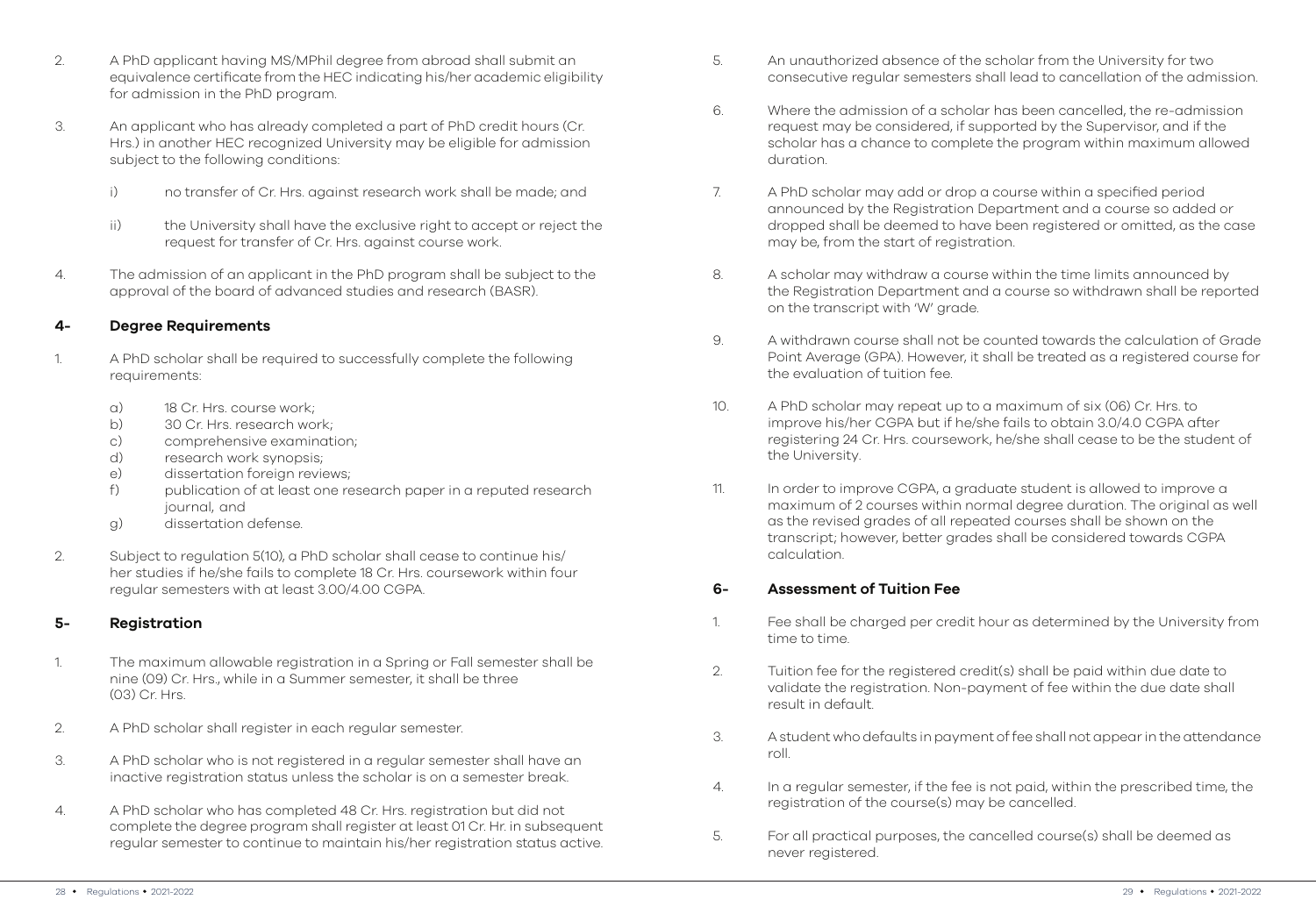6. In a Summer semester, if a course is registered, it shall be treated as confirmed and fee shall be charged.

#### 7- Course Examinations

- 1. A scholar shall be eligible for final term examination only if he/she meets the requirements specified from time to time by the office of Controller of Examinations.
- 2. Midterm and final term examinations shall be administered by the office of Controller of Examinations.
- 3. Midterm and Final Term examinations of a course shall be as per the datesheet announced by the Controller of Examinations and if a scholar misses an examination for any reason, there shall be no re-examination.
- 4. The University, in general, follows the relative grading scheme which on absolute scale has the following definition:

| <b>Marks</b> | <b>Letter Grades</b> | <b>Grade Points</b>      | <b>Academic Standing</b>  |
|--------------|----------------------|--------------------------|---------------------------|
| 86-100%      | А                    | 4.00                     | Excellent                 |
| 82-85%       | $A -$                | 3.67                     | Very Good                 |
| 78-81%       | $B+$                 | 3.33                     | Good                      |
| 74-77%       | B                    | 3.00                     | Acceptable                |
| 70-73%       | $B-$                 | 2.67                     | Average                   |
| 66-69%       | $C+$                 | 2.33                     | <b>Below Average</b>      |
| 62-65%       | $\mathcal{C}$        | 2.00                     | Poor                      |
| 58-61%       | $C-$                 | 1.67                     | <b>Exceptionally Poor</b> |
| Below 58%    | F                    | 0.00                     | Fail                      |
|              | L                    | $\overline{\phantom{0}}$ | Incomplete                |
|              | $\mathbb N$          | $\overline{\phantom{0}}$ | Continued                 |
|              | W                    |                          | Withdrawn                 |
|              | P                    |                          | Pass                      |
|              | S                    |                          | Satisfactory              |
|              | US                   |                          | Unsatisfactory            |
|              | NC                   |                          | Non Credit                |
|              | ( )                  |                          | Grade Replaced            |

5. A scholar not satisfied with the awarded grade may file a petition to the office of Controller of Examinations for the review of the final grade within fifteen days after the declaration of the result. The review of the grade shall be limited to omissions and calculation errors.

#### 8- Retake of Final Examination

- 1. Retake examination can be considered under two extenuating circumstances:
	- a) serious illness of the student or b) death of an immediate family member.
- 2. The student must intimate the CoE Office prior to the examination and a detailed application with evidence indicating exceptional circumstances faced by the student must be submitted as soon as possible but not later than 7 days from the date of examination.
- 3. In case of self illness, a certifiable evidence from a reputed Hospital shall be required.
- 4. In case of death of an immediate family member (Parent/Real Brother or Sister/Son or Daughter/Husband or Wife) a death certificate from an appropriate office should be submitted.
- 5. A three members Dean Committee constituted for the purpose shall interview the applicants, if deemed appropriate, and it shall verify the submitted evidence to assess the genuineness of the requests. It shall finalize its findings within two weeks from the date of declaration of result.
- 6. If the retake application is because of the death of an immediate family member, only one day exam(s) could be considered for reexamination.
- 7. If retake is approved by the Deans Committee, I-Grade shall be granted to the approved cases, which must be converted into an earned grade within four weeks from the date of declaration of the result; otherwise I-Grade shall be converted into F-Grade.
- 8. Retake examination shall be awarded final letter grade on absolute scale.
- 9. If a student failed to attend all the examinations of the registered courses, he/she shall not be considered for retake; rather the Deans Committee shall evaluate such a case for semester freeze/drop and in this respect, its finding shall be final.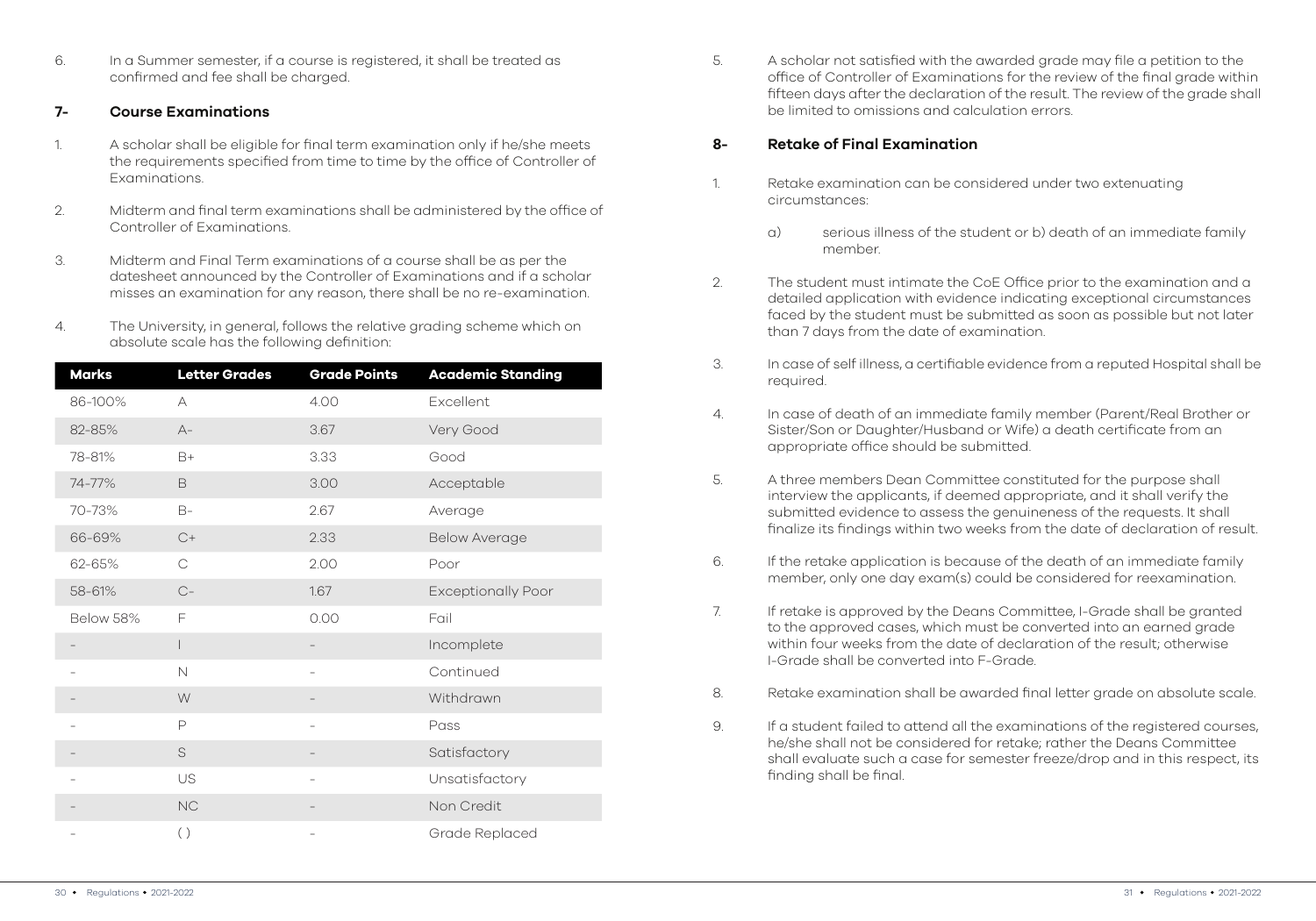#### 9- Probation & Expulsion

- 1. A PhD scholar who fail to maintain a minimum CGPA of 3.00/4.00, shall be placed on warning status at the time of declaration of the result.
- 2. Students with two consecutive warnings shall be placed on probation for the next semester and at the end of that semester, if he/she fails once again to attain the minimum CGPA that is 3.00/4.00, such students shall cease to continue their program.

#### 10- Comprehensive Examination

- 1. A PhD scholar is required to qualify the comprehensive examination within a maximum of two attempts. Maximum duration to qualify comprehensive examination shall be two years from the date of admission.
- 2. A PhD scholar is required to register for the comprehensive examination, which shall be conducted in each regular semester (Spring or Fall).
- 3. List of the PhD registered scholars, who shall appear in the PhD comprehensive examination shall be issued under the seal of Controller of Examinations.
- 4. For a given program, the courses and the course contents of the comprehensive examination shall be defined by the scholar's respective department.
- 5. A PhD scholar is required to qualify both oral and written parts of the comprehensive examination with a cumulative qualifying score of at least 60%.
- 6. A PhD scholar who registered the comprehensive examination but did not appear in the examination shall be deemed to have consumed one chance with 'W' grade.
- 7. A PhD scholar may drop the registration of the comprehensive examination and such a request shall be considered if it is communicated in writing by the scholar at least two working days before the holding of examination.
- 8. A PhD scholar who failed the comprehensive examination in the second attempt or completed two years as a PhD scholar but did not qualify the comprehensive examination shall cease to continue his/her studies.

#### 11- Research Synopsis

- 1. Research synopsis shall be submitted as per the approved format and it shall be qualified by the PhD scholar at least two semesters prior to the dissertation submission. The semester in which it is qualified shall be counted and the date of qualification shall be the date of examination, subject to the approval by the BASR.
- 2. Subject to the BASR approval, the synopsis shall be examined by a committee, constituted by the Chairman BASR on the recommendation of the Dean, comprising of:

| $\alpha$ . | Dean of the faculty/his nominee | Chairman |
|------------|---------------------------------|----------|
| b.         | <b>BASR</b> nominee             | Member   |
| $\circ$ )  | internal examiner               | Member   |
| ď          | Supervisor                      | Member   |

#### 3. A synopsis shall be evaluated as:

- a) accepted as is;
- b) accepted with revisions;
- c) rejected.
- 4. In case of revision, the revised synopsis shall be submitted within four weeks, failing which the synopsis shall be rejected.
- 5. A rejected synopsis may be submitted at any time during a semester for re-examination with a certificate from the supervisor that 'reasons of rejection have been addressed adequately'.
- 6. Recommendations of synopsis evaluation committee shall be placed before the BASR for approval or otherwise.
- 7. There shall be a maximum of two chances to qualify the PhD research synopsis, and if a scholar fails to qualify the synopsis even after passage of four years from the admission, he/she shall cease to be the student of the University.

#### 12- Research

1. Research credits registered by a PhD scholar shall be evaluated by the scholar's supervisor at the end of each semester with satisfactory or unsatisfactory grade, and a scholar with unsatisfactory performance shall be placed on probation.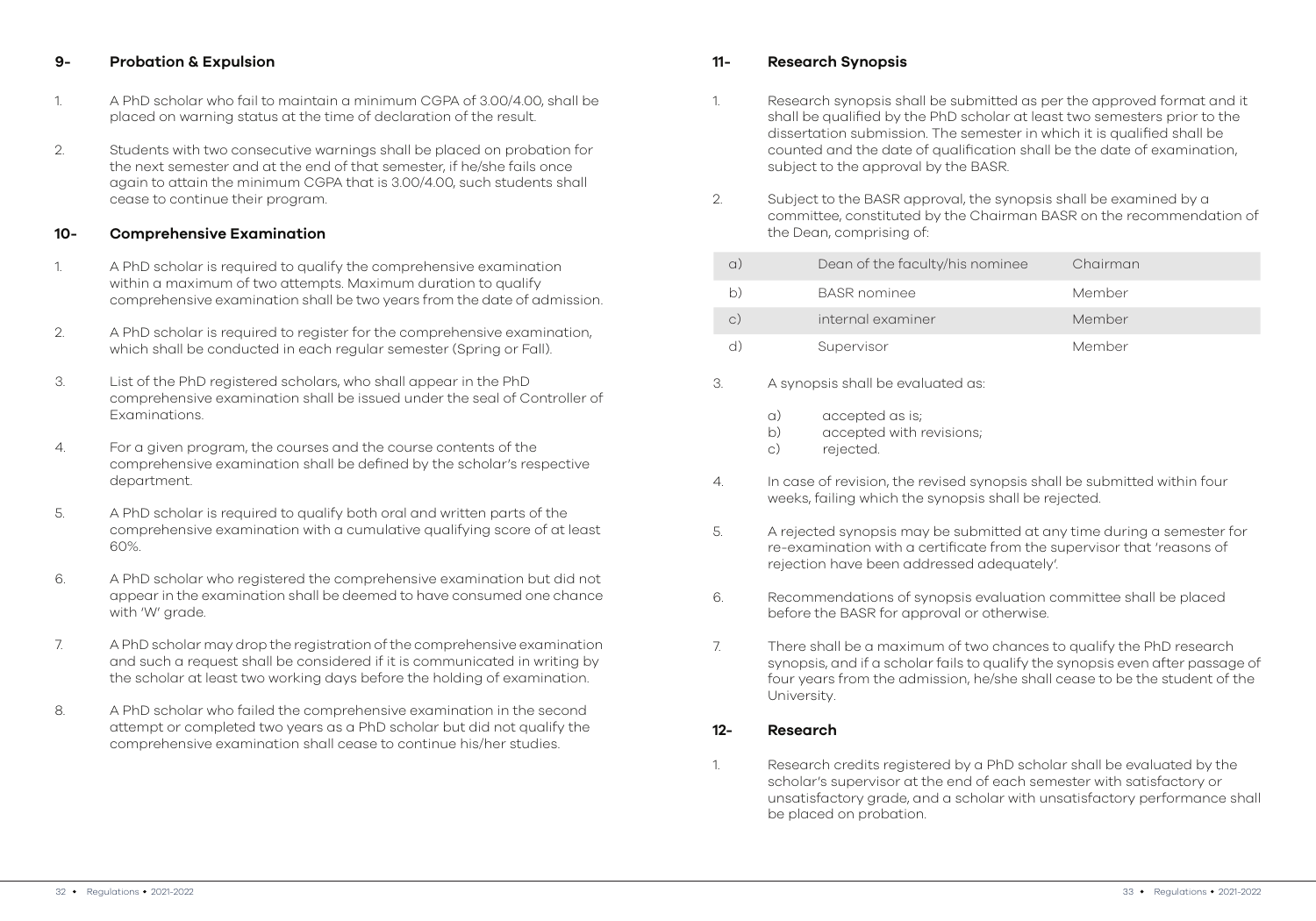- 2. A PhD dissertation, as per the approved format, may be submitted after the completion of 30 research Cr. Hrs. subject to the conditions that the scholar must have an active registration status at the time of submission and having completed three years of duration.
- 3. A PhD dissertation shall be cleared for foreign review if its similarity index is less than 20% in total, and less than 5% from a single source. Similarity from the student's own published work carried out during the PhD studies shall be excluded.
- 4. In case of any ambiguity in plagiarism assessment, the following committee shall evaluate the case and submit its recommendations to the BASR for decision:
	- a) concerned Dean (Convener) b)concerned Head of Department
	- c) scholar's Supervisor
	- d) Director Graduate Studies/Research
- 5. A PhD dissertation shall be reviewed by at least two foreign experts from a technologically/academically advanced country as per the list published by the HEC from time to time. Fee associated with the foreign review shall be paid by the scholar.
- 6. BASR shall approve a panel of three foreign reviewers out of five proposed by the concerned Dean in consultation with the supervisor.
- 7. A foreign review recommending revisions shall be accepted under the Supervisor's certificate and if a reviewer is asking for major revisions it shall be sent back to the concerned reviewer, after corrections, if so desired by the reviewer.
- 8. A PhD dissertation must have at least two out of three positive foreign reviews to make the scholar eligible for the final defense.
- 9. The Dean shall propose the examiners for the final defense, in consultation with the supervisor, for the approval of the BASR. The Chairman of the BASR may allow the conduct of the defense in anticipation of the BASR approval, after the receipt of approved fee.
- 10. A PhD dissertation shall be examined, in an open defense, by a defense committee comprising of:

|               | Dean of the faculty    | Chairman |
|---------------|------------------------|----------|
|               | two external examiners | Members  |
| $\mathcal{C}$ | one internal examiner  | Member   |
|               | Supervisor             | Member   |

Provided that if the Dean of the concerned faculty himself is the supervisor, then a senior faculty member shall be appointed by the BASR as the chairman of the defense committee.

- 11. The chairman of the defense committee shall ensure the fairness in the conduct of the defense and the recommendations received from the members under regulation 12(12) shall be presented in the next BASR meeting for approval or otherwise.
- 12. After the defense, the chairman of the defense committee shall invite the recommendations of the examiners that:
	- a) dissertation may be accepted as is;
	- b) dissertation may be accepted after minor revisions;
	- c) dissertation may be accepted after major revisions; or
	- d) dissertation may be rejected.
- 13. A dissertation with minor revisions shall be submitted within 04 weeks from the date of defense and shall be accepted with a certificate from the supervisor that 'the revisions have been incorporated'.
- 14. A dissertation with major revisions shall be submitted within 12 weeks from the date of examination and shall be accepted with certificates from both external and internal examiners that 'the revisions have been incorporated satisfactorily'.
- 15. A dissertation with major revision requires re-defense by the same defense committee, however, the re-defense can be waived-off by the BASR by evaluating the certificates furnished by the examiners.
- 16. If, after the final defense, a scholar fails to submit the corrected version of his/her dissertation, within specified time then, unless a time extension request is made in writing and approved by the Chairman BASR, his/her dissertation may be rejected with the approval of the BASR.
- 17. In case of difference of opinion by the defense committee examiners the recommendations of majority shall prevail for the purpose of approval of the BASR.
- 18. A dissertation may be rejected if the examiners are convinced, for reasons to be recorded, that most of the research work presented in the scholar's dissertation is not carried out by him/her independently and there is a significant external help involved and the scholar does not have reasonable strength of knowledge on the material presented in the dissertation.
- 19. A scholar whose dissertation has been rejected by the BASR on the recommendations of the defense committee shall cease to be the student of the University.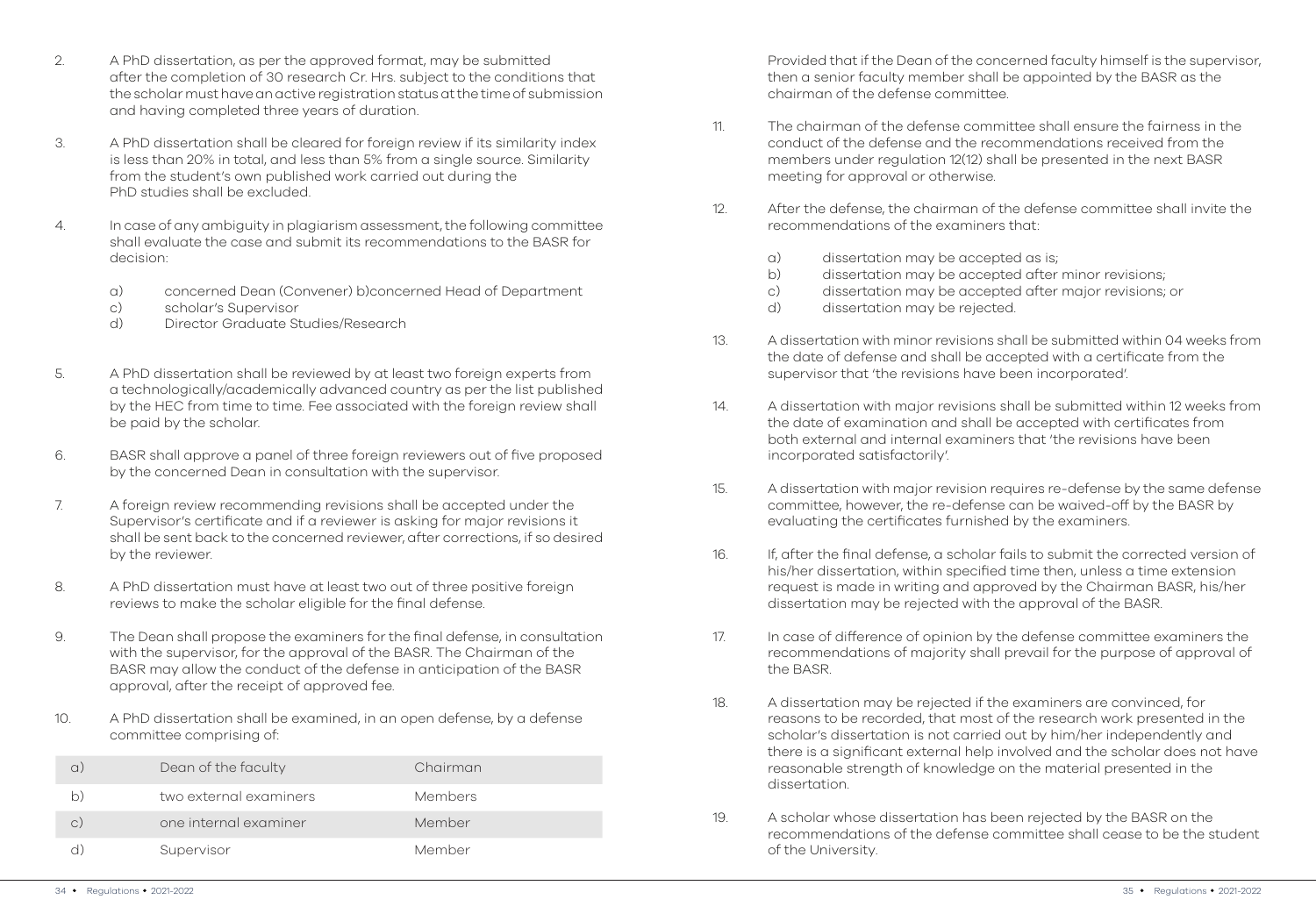- 20. If the chairman of the defense committee observed that in his opinion the conduct and the recommendations of the examiners were not fair, he may submit his written observations to the BASR with the request that the defense may be nullified, and upon receiving the report of the Chairman, the BASR may nullify the oral defense and direct that a fresh defense be arranged by constituting a new defense committee which may comprise of one or more examiners different from the previous examiners.
- 21. Publication of at least one research paper from the PhD research work, after the approval of synopsis, representing Scholar's sole affiliation with the University as the principal author, in the HEC approved (W-category) Journal, shall be a requirement. A co-author from outside the University is not allowed except for the approved collaborative research.
- 22. A scholar's PhD degree completion shall be subject to BASR approval, and the date of completion shall be the date on which the case is approved.
- 23. A minimum duration for the PhD degree shall be three (03) years and the maximum allowable duration, inclusive of semester breaks, shall be seven (07) years from the date of admission. However, the BASR can relax the upper limit to a maximum of one year.
- 24. By auditing the compliance for the award of PhD degree, a PhD completion notification shall be issued under the seal of the Registrar.

#### 13- Removal of difficulties

1. If any difficulty arises in giving effect to the provisions of these regulations, the Academic Council may, by order, do anything which appears to it to be necessary for the purpose of removing the difficulty.

## CHAPTER 4

### Dress Code

The University of Central Punjab expects its students to conduct themselves professionally and dress smartly both within the classroom as well as in their interactions outside.

#### 13- Removal of difficulties

The University strongly encourages its students to be formally dressed on campus for class presentations, interviews, seminars and guest lectures. However, for everyday wear students may dress themselves as they please as long as their attire is professional and does not insinuate any demeaning gesture towards a religious or ethnic group.

Below is a non-exhaustive list of clothing that is allowed on campus for University of Central Punjab students

#### Allowed

- Trousers, Jeans or pants
- Shirts including T-shirts
- Shalwar Kameez
- Light Jewellery and Accessories
- All footwear except slippers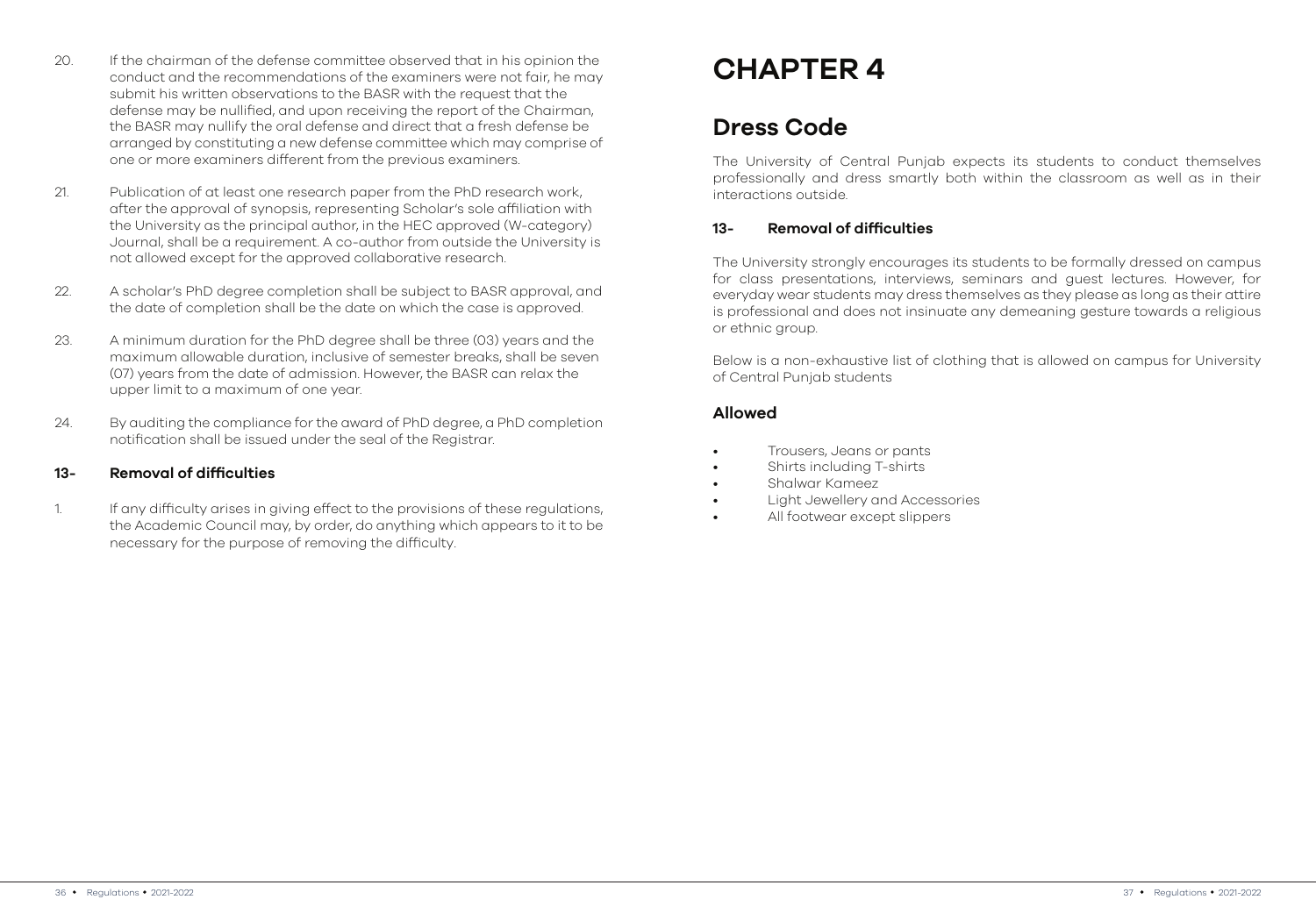## CHAPTER 5

### Student Discipline

University of Central Punjab endeavors to foster a spirit of community building and camaraderie among its students through harmonious exchange of ideas, promoting the culture of inclusivity, acceptance for people from all backgrounds & belief systems and maintaining a strong code of discipline.

The behaviour of students on campus shall be governed by the following rules and regulations drafted in consistency with the Higher Education Commission's policies. The Disciplinary Committee (hereinafter referred to as the 'DC') shall have the authority to adjudicate on any potential breach of these rules.

#### Acts of Indiscipline

The following shall constitute as an act of indiscipline

#### a. Misuse of Student ID Card:

Students must carry valid Student ID Card given to them by the University at all times and must make sure that it is used responsibly and under no circumstances should they let anyone else use their card to gain access to campus or any University facility.

#### b. Damaging or Destroying UCP Property:

This refers to actual damage or destruction or a tangible threat to damage & destroy property including any constructed body, building, equipment or vehicle owned or operated by University of Central Punjab or any of its officials.

#### c. Abusive Language with University Staff including Security Guards:

This refers to use of any derogatory or insulting remark and gesture made against staff or any disorderly behaviour including but not limited to cursing & fighting with any member of the UCP Community.

#### d. Defaming University on Social Media:

This includes becoming an active part of, or initiating, a campaign on social media platforms to defame or insult the University or any University Official.

#### a. Violence during Protest/Mob:

This includes becoming an active part of, or initiating, a campaign on social media platforms to defame or insult the University or any University Official.

#### f. Incitement to Violence:

This includes instigating or encouraging incitement to violence/hatred against an ethnic community or a religious sect or an attempt to encourage physical harm towards a member of the UCP Community.

#### g. Theft of Student or UCP Property:

This covers stealing, assuming proprietary rights or using without express permission university property or property belonging to a member of the UCP Community

#### h. Endangering behavior, health or safety of others:

This covers commission of an act which causes insult or physical injury or endangers human life or threatens to cause serious physical or psychological injury to a member of the UCP Community

#### i. Drug Distribution & Consumption:

This covers sale, purchase, distribution, or consumption of all intoxicating substances on campus.

#### j. Possession of Weapons:

Covers possession, display, or use of any type of weapon, device or substance including, but not limited to, firearms, ammunition, or fireworks.

#### k. Physical Assault:

Includes any aggressive physical contact with a member of the UCP Community.

#### l. Stalking:

Refers to a pattern of unwanted and persistent pursuit and intrusion into the life of another person, such as following them around, appearing uninvited at their place of residence, employment, or education, as well as making other attempts to contact the target, who clearly does not desire it. The pattern of behavior must be such that it is repetitive and it causes stress in the victim, who experiences it as a threat and may therefore realistically fear for their safety.

#### m. Intimidation:

Refers to any hostile behaviour or threats of harm to self, to others or to persons related to them, often as a means of coercing the target to acquiesce in the perpetrator's demands.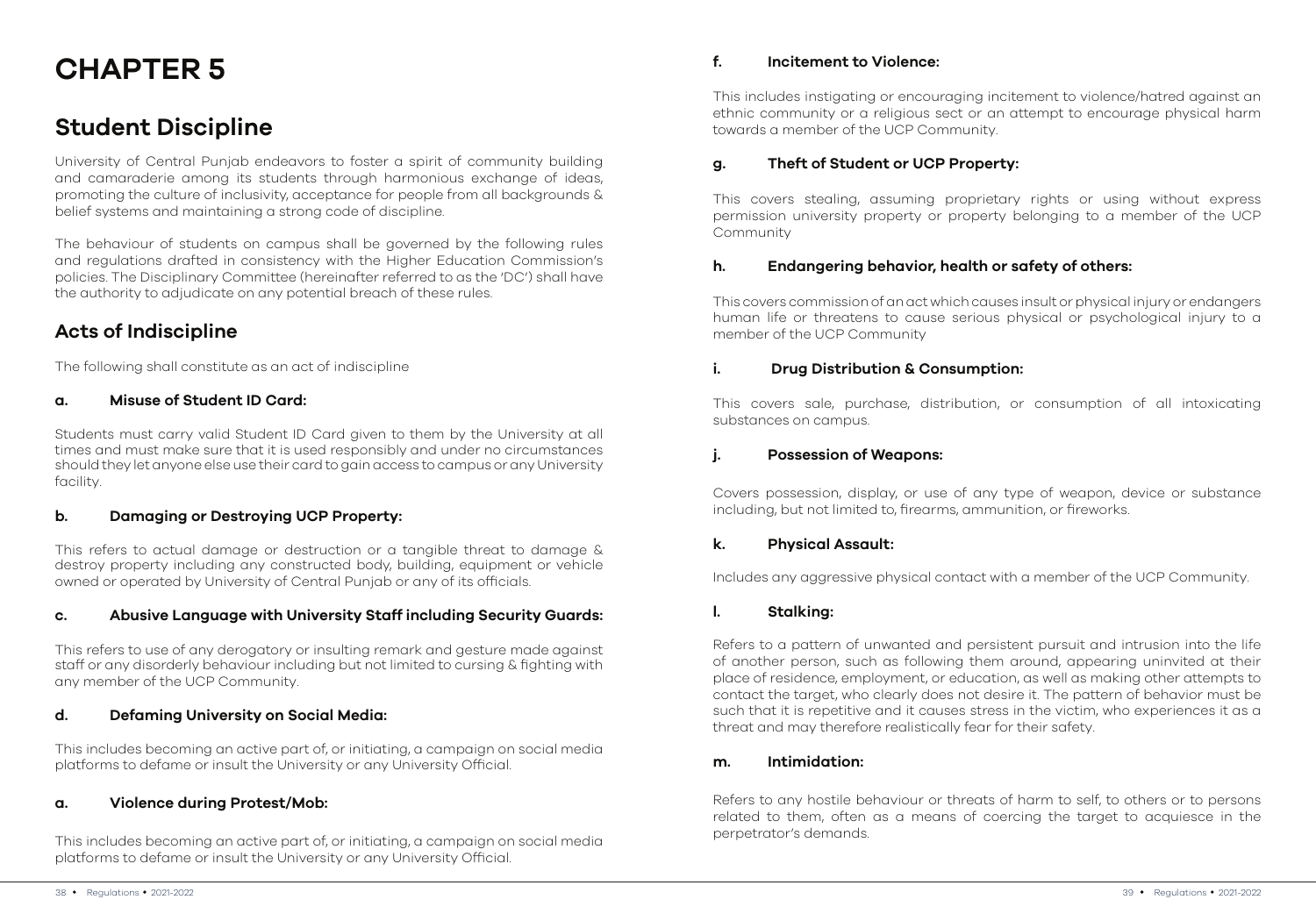#### n. Sexual Harassment:

Any unwelcome sexual advance, request for sexual favors or other verbal or written communication or physical conduct of a sexual nature, or sexually demeaning attitudes

#### o. Any other relevant matter

not specifically mentioned in these rules

#### Disciplinary Action

If an accusation is brought forward against a student alleging that they committed any of the fore mentioned violations, disciplinary proceedings shall be initiated against them.

Students can approach any senior University official, who exercising their judgment may refer the matter to the Disciplinary Committee.

#### Disciplinary Committee

- 1. The Disciplinary Committee shall hear complaints against faculty and/or students accused of grave misconduct and violating the rules laid in the University's Code of Conduct
- 2. The Disciplinary Committee shall only hear a complaint if
	- A Dean or Head of a Non-Teaching Department refers it to the Committee
	- A fact finding panel formed by the Dean and or Head of a Non Teaching Department establishes that the code of conduct has been violated by the accused party, and
	- That the said violation has seriously impacted a member of the UCP Community
- 3. In determining whether or not to exercise jurisdiction over off-campus student conduct, the Disciplinary Committee shall consider the totality of the circumstances, including the following factors:
	- The seriousness of the alleged conduct;
	- The impact of the conduct on any member of the University community or the campus as a whole;
	- Whether the alleged victim is a member of the University community;
	- The ability of the University to gather information, including the testimony of witnesses;
	- Whether the off-campus conduct is part of a continuing course of conduct that occurred either on- or off-campus;
- Whether the alleged conduct occurs within the context of an education program or activity; and
- Whether the alleged conduct adversely affects the UCP Community and/or the pursuit of the University's objectives.

#### Rules of the Committee

- 4. The secretary of the committee must convene a meeting of the student discipline committee to determine the allegation of misconduct within 10 working days after receipt of the complaint by the Dean or HOD
- 5. The committee must give both parties equal opportunity to be heard.
- 6. The chair of the committee may, as the case requires, adjourn and reconvene any meeting of the committee.
- 7. In determining an allegation of student general misconduct, the committee:
	- a. may follow any procedure it considers appropriate and make any enquiries it believes to be relevant;
	- b. shall act fairly in all the circumstances, having regard to the requirements of natural justice;
	- c. shall make a decision based on the evidence before them that it is more probable than not that
	- the allegation is proved or not proved; and/or
	- a proposition is true or false;
	- d. balance the rights of the individual student with the need for fair and impartial decision-making for all students;
	- e. shall remain honest and exercise all due care and diligence in the performance of its duties;
	- f. shall not seek to inquire irrelevant personal details of the complainant and/or accused's financial status, family background etc
	- g. shall refrain from delving into questions of morality or honour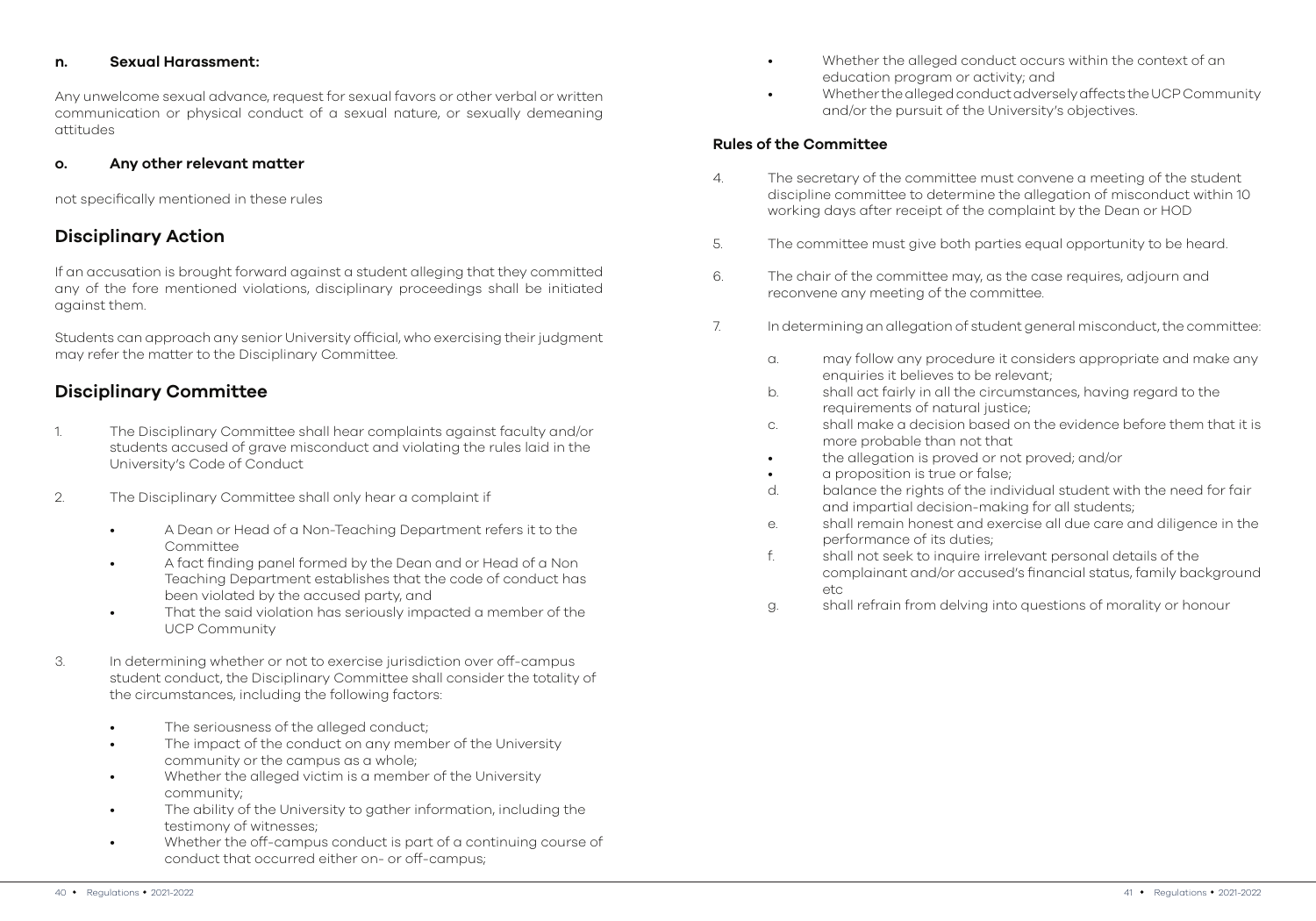### Penalties for Violations

Students found guilty of violating any of the following rules shall be penalized by the University Administration and/or the Disciplinary Committee keeping in view the following Matrix.

| Sr. No. | <b>Offenses</b>                        | <b>Action on 1st Instance</b> |
|---------|----------------------------------------|-------------------------------|
|         |                                        | <b>Warning Letter</b>         |
| 1       |                                        | Fine                          |
|         | Misuse of Student ID Card              | Probation                     |
|         |                                        | Oral Reprimand                |
|         |                                        | Suspension/Rustication        |
| 2       | Damaging or Destroying UCP             | Fine                          |
|         | Property                               | Probation                     |
|         |                                        | <b>Warning Letter</b>         |
| 3       | Abusive Language with Staff,           | Fine                          |
|         | <b>Faculty, Security Guards</b>        | Oral Reprimand                |
|         |                                        | Probation                     |
| 4       | Defaming University on Social<br>Media | <b>Warning Letter</b>         |
|         |                                        | Oral Reprimand                |
| 5       | Violence during Protest/Mob            | Suspension/Rustication        |
| 6       | Incitement to Violence                 | Suspension/Rustication        |
| 7       |                                        | <b>Warning Letter</b>         |
|         | Theft of Student or UCP Property       | Fine                          |
|         |                                        | Oral Reprimand                |
|         |                                        | <b>Warning Letter</b>         |
| 8       | Harrassment                            | Probation                     |

|    |                                                     | <b>Warning Letter</b> |
|----|-----------------------------------------------------|-----------------------|
| 9  | Endangering behavior, health or<br>safety of others | Fine                  |
|    |                                                     | Probation             |
|    |                                                     | <b>Warning Letter</b> |
| 10 | <b>Drugs Consumption</b>                            | Fine                  |
|    |                                                     | Probation             |
| 11 | <b>Drug Dealing</b>                                 | Expulsion             |
| 12 | Weapons                                             | Expulsion             |
| 13 | <b>Physical Assault</b>                             | Expulsion             |
| 14 | Sexual Harrassment                                  | Expulsion             |
| 15 | Stalking                                            | Probation             |
| 16 | Intimidation                                        | Probation             |
|    |                                                     |                       |